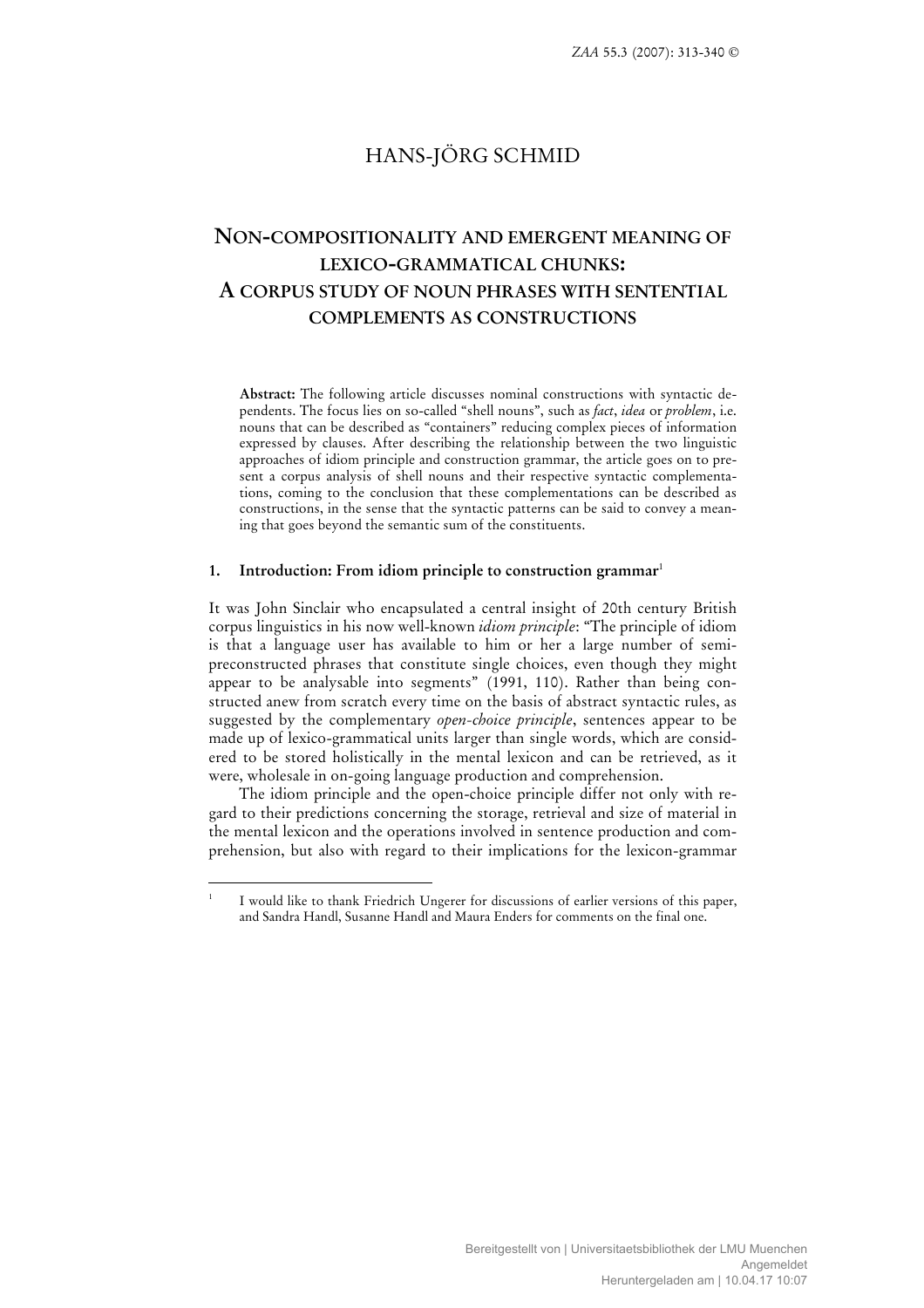interface and the compositionality of meaning. The open-choice principle prevalent in generative and other "traditional" syntactic models considers lexicon and grammar as two distinct modules, with the rules of grammar setting up slots to be filled by lexical elements retrieved from the lexicon. This separation remains valid in principle, even if interaction between the modules is accepted, as manifested, for example, in the theta-component of generative grammars. The idiom principle, on the other hand, requires by definition a close cooperation of grammar and lexicon, as the chunks making up the components of sentences consist of lexical elements pre-arranged in certain grammatical relations.

As far as the meaning of complex linguistic units is concerned, the openchoice principle tacitly assumes the validity of the venerable principle of compositionality. Often attributed to Frege and apparently born from a desire to explain sentence meanings by means of logical rules, this principle states that the meaning of a complex expression "is determined by the lexical meanings of its components, their grammatical meanings and the syntactic structure of the whole" (Löbner 2002, 15). A strong interpretation of this principle entails that the source of all semantic aspects of a sentence can invariably be identified and that there must not be meaning in the sentence over and above the meanings of its parts and the relations between them. $2$ 

The importance of more or less variable, but still prefabricated chunks for sentence processing has acquired increasing recognition in recent years and gained new impetus through the emergence of various strands of Construction Grammars.<sup>3</sup> In the more cognitively-minded version of Construction Grammar proposed by Goldberg and others, constructions are defined as "learned pairings of form with semantic or discourse function" (Goldberg 2006, 5). More specifically, "any linguistic pattern is recognized as a construction as long as some aspect of its form or function is not strictly predictable from its component parts or from other constructions recognized to exist" (ibid.). According to this definition, constructions are quasi non-compositional per definition.

Starting out with Fillmore's and Kay's work (cf. e.g. Fillmore/Kay/ O'Connor 1988; Fillmore 1999) and Goldberg's earlier book on argumentstructure constructions (1995) the literature in the framework of Construction

 $\overline{a}$ 

<sup>2</sup> Interestingly, Frege does not seem to have spelled out this principle explicitly in any of his writings; quite on the contrary, as the following passage shows, he was acutely aware of the gestalt-like tendency of composite expressions to create extra, emergent meaning: "Sieht man so die Gedanken an als zusammengesetzt aus einfachen Teilen und läßt man diesen wieder einfache Satzteile entsprechen, so wird es begreiflich, daß aus wenigen Satzteilen eine große Mannigfaltigkeit von Sätzen gebildet werden kann, denen wieder eine große Mannigfaltigkeit von Gedanken entspricht. Hier liegt es nun nahe zu fragen, wie der Aufbau des Gedankens geschieht und wodurch dabei die Teile zusammengefügt werden, so daß das Ganze mehr wird als die vereinzelten Teile. (Frege 1923/1976, 72; my emphasis).

<sup>3</sup> For recent surveys of and collections of papers on Construction Grammar see Croft and Cruse (2004, 225-290), Fried and Östmann (2004), Östmann and Fried (2005), Fried and Boas (2005), Fischer and Stefanowitsch (2006), Ungerer and Schmid (2006, 244-256).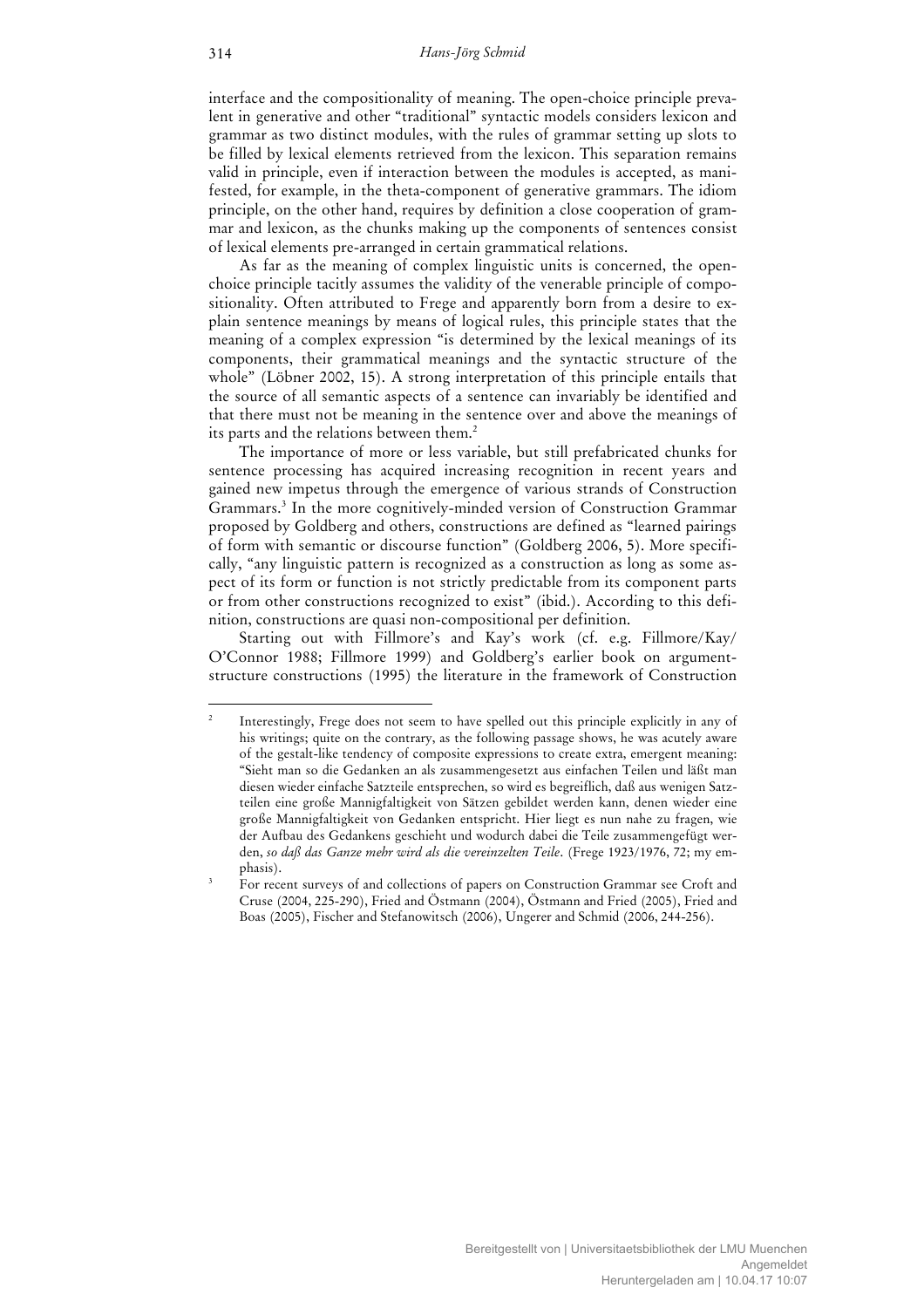Grammar has focussed on two types of constructions: on the one hand, rather marginal and specific constructions on the periphery of grammar, e.g. the let alone construction (Fillmore/Kay/O'Connor 1988), the what's X doing Y construction (Kay/Fillmore 1999) as well as subject-auxiliary-inversion constructions (Fillmore 1999), and basic verbal clause patterns such as Goldberg's argument-structure constructions, on the other. The reason for the latter preponderance is that there is an obvious and grammatically indispensable link between the verb of a clause and its complements, the linguistic description of which has a long, pre-construction-grammar history manifested in Dependency Grammar (Tesnière 1959) and a whole range of valency grammars (cf. Abraham 1978; Allerton 1982; Herbst et al. 2004).

In this paper, the focus shifts to nominal constructions that show dependency phenomena similar to those found with verbs. A set of four interrelated nominal patterns are investigated, all of which consist of an abstract noun and a that-clause or to-infinitive linked to the noun:

- [a]  $N + that$ -clause: the fact that abstract nouns are difficult to pin down ...
- $[b]$  N + to-infinitive: the idea to illustrate the patterns investigated ...
- $[c]$  N + BE + that-clause: the problem is that there is a lot to study.
- $[d]$  N + BE + to-infinitive: the solution is to focus on a bunch of examples.

Since in patterns [a] and [b] the clauses are immediately attached to the nouns and function as complements governed by the nouns (cf. e.g. Quirk et al. 1985, 1231; Herbst 1988; Biber et al. 1999, 575), patterns of this type are included in Herbst et al.'s (2004) Valency Dictionary of English (see e.g. the entries for failure, idea, pressure, problem, talent and many others). Patterns [c] and [d] are not included, because nouns and clauses are linked by means of the copula, but the semantic relations between nouns and clauses are still very much the same as in patterns [a] and [b]: in both pairs the clauses fill the fairly abstract and unspecific shells provided by the nouns with more specific information (cf. section 2 below).

The aim of this paper is to investigate the contribution of lexical and grammatical meanings to the overall meanings of these patterns. Applying a strictly corpus-based methodology it will be demonstrated that the principle of compositionality is difficult to uphold for these patterns, because there are emergent meaning components that cannot be traced back to the input elements. The argument will be developed in four steps: in the section following this introduction a number of functions shared by the four patterns illustrated in [a] to [d] will be explained; these justify their joint treatment as one construction. The methodological section in 3 will discuss how samples of the patterns in question can be retrieved from corpora and how the reciprocal attraction of nouns and patterns can be measured using the collected data and two simple mathematical tools. Section 4 will provide a cross-tabulation of meanings of nouns and meanings of complements and whole constructions, which demonstrates that it is not always possible to derive the overall meanings of the patterns directly from their parts as suggested by the principle of compositionality. The final section 5 will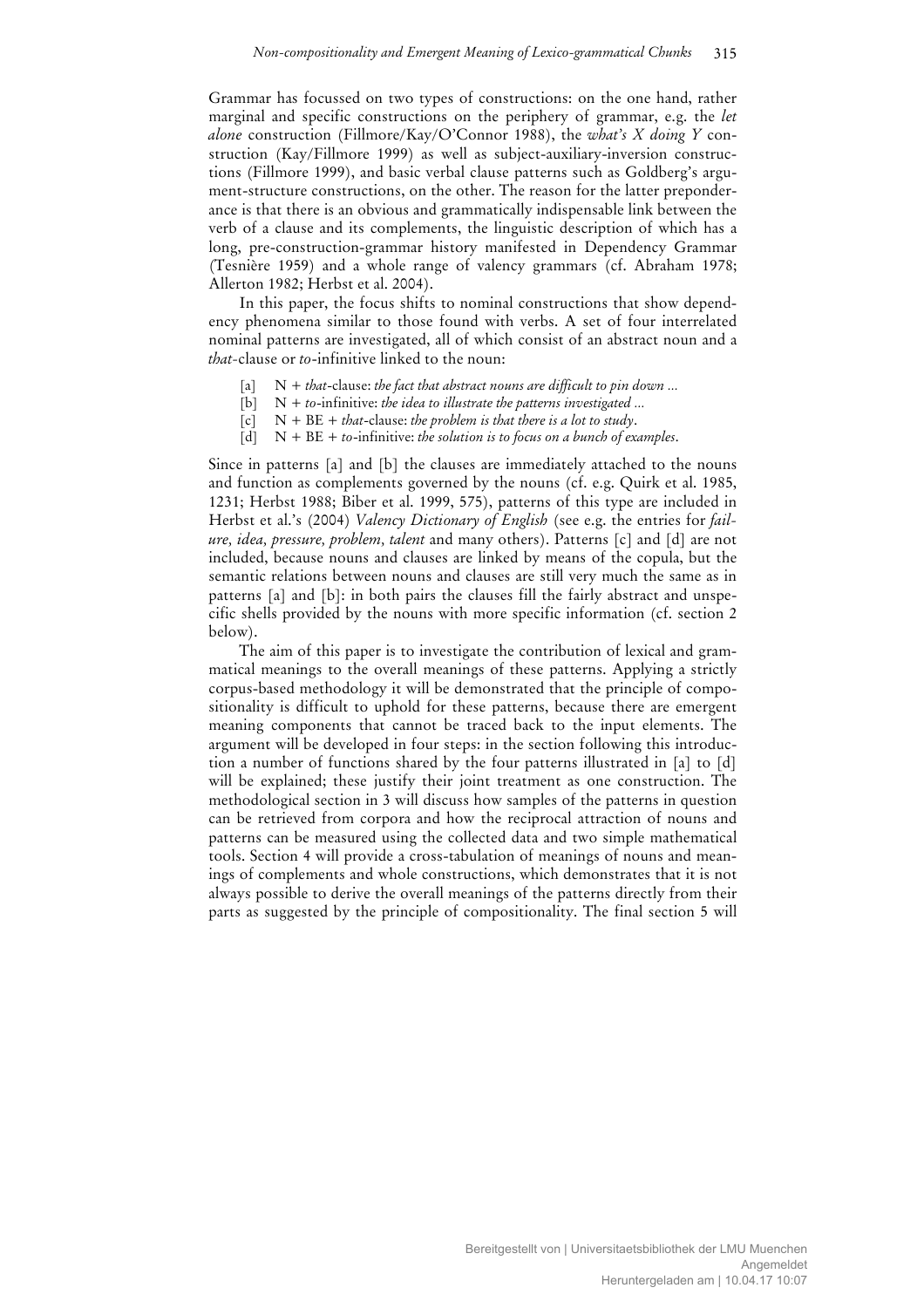present a case study of one type of pattern, viz.  $N + BE + to$ -infinitive (e.g. the aim is to …), in order to demonstrate how the range of possible meanings and the extent of emergent meaning of these constructions can be determined on the basis of the frequency counts of the material from the corpus. Avenues for the emergence of extra meaning are also discussed in this section.

## 2. Common functions of the patterns: The shell-content relation

In spite of their variability on the syntactic surface, the four patterns illustrated in the previous section share a number of underlying functional characteristics. These are illustrated in figure 1:



Figure 1. Functions of the shell-content relation illustrated

As already noted by Francis (1986, 36-38) and Conte (1996, 2-4), the crucial cognitive function of the abstract nouns I am concerned with here is to "encapsulate" the complex pieces of information expressed in the sentential complements as nominal concepts. To capture the notion that the nouns serve as containers for the propositions expressed by the clauses, the nouns were dubbed shell nouns in Schmid (2000). The result of the encapsulation is that the fact, event or state-of-affairs designated by the clause is conceptually turned into a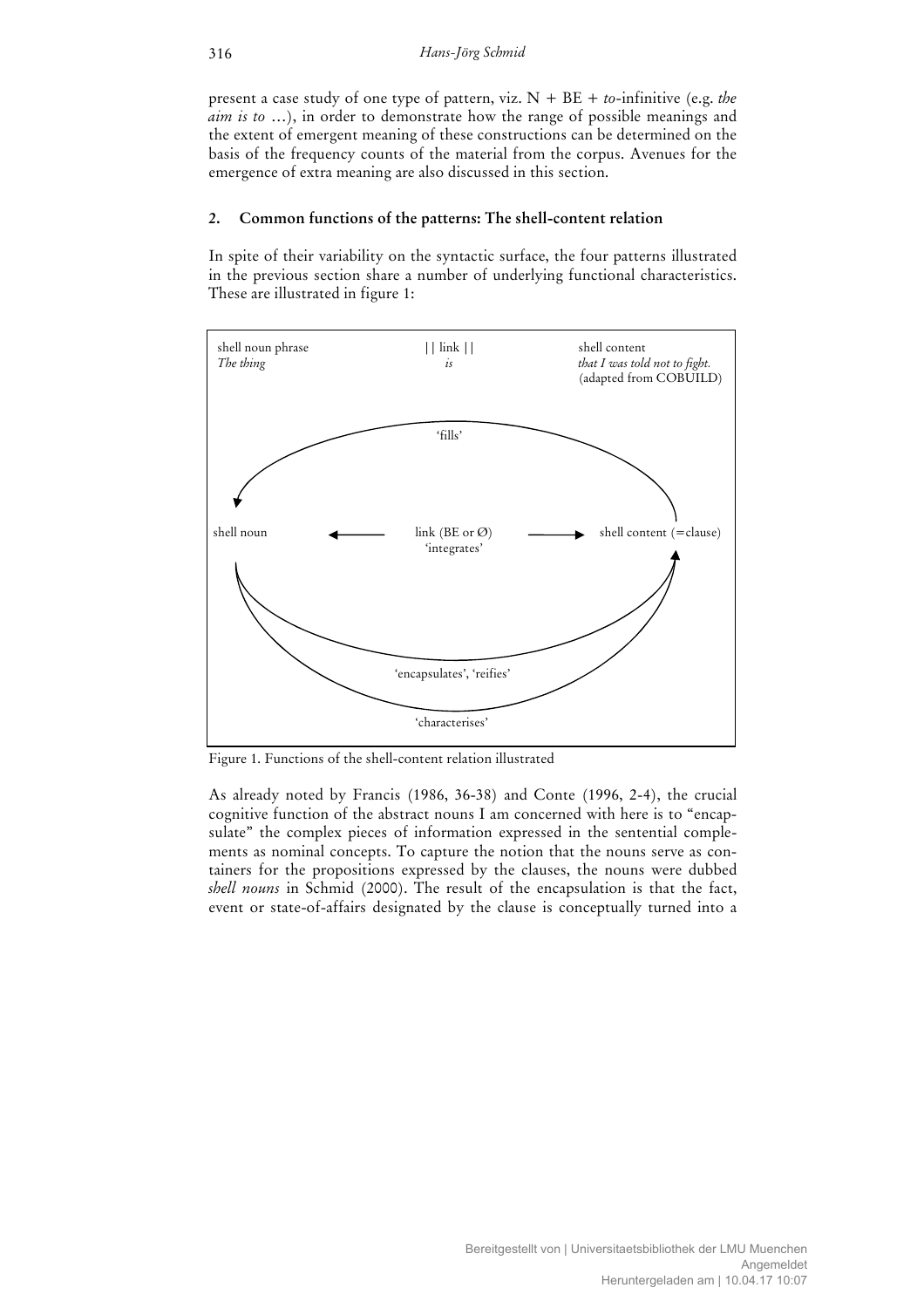"thing" (in Langacker' Cognitive-Grammar terminology; 1987, 189) or, more technically, reified as an apparently neatly-bounded object-like entity. In addition to reification the nouns invariably allow speakers to characterise the content of the clause in a particular way, depending on the choice of noun. Thus the noun thing in the example in figure 1, which arguably carries the most neutral characterisation possible, could easily be replaced by other nouns like fact (stressing the epistemic status of the shell content), problem (attitudinal characterisation), idea (characterisation as mental state), or answer (characterisation as speech act), to name just a few possibilities. On the other hand, the shell contents, i.e. the complementing clauses, fill the semantically unspecific shell nouns with concrete conceptual content. As already mentioned, the nouns themselves are not sufficiently informative to function on their own, except of course when they are used in anaphoric function, especially as topics in sentence-initial position (e.g. I was told not to fight. This reminder was absolutely unnecessary; COBUILD). Shell nouns and shell contents are linked to each other by the copula BE in the patterns  $N + BE + that$ -clause/to-infinitive or by the immediate attachment as NP-postmodifier in the patterns  $N + \text{t}hat\text{-clause/to-infinite}$ . The links guarantee that the nominal and the clausal meanings are integrated and trigger the co-interpretation of the two elements of the relation as one piece of information (for more details see Schmid 2000, 21-31).

In addition to the cognitive and semantic functions of encapsulating/reifying and characterising, shell nouns have qualities that render them extremely helpful tools in the construction of coherent texts. In fact, their textual potential as semantically specific cohesive ties and textual signposts was the main concern of the publications by Francis (1986, see also 1994) and Conte (1996). Since I am concerned with intra-sentential aspects of shell-content constructions here, I will not go further into these aspects (cf. Schmid 2000, 329-359).

### 3. A glimpse of the corpus evidence

#### 3.1 Data source

The data investigated here from a new theoretical angle were originally collected in 1996 and analysed and described in detail in Schmid (2000). The material was taken from the British section of COBUILD's Bank of English, amounting at that time to 225 million running words from the subcorpora spoken conversation, transcribed BBC recordings, ephemeral texts such as brochures and leaflets, books, magazines, quality newspapers, English Today, The Economist and The New Scientist. It should be borne in mind that with a proportion of about twothirds of the whole material, texts from media sources make up the lion's share of this corpus.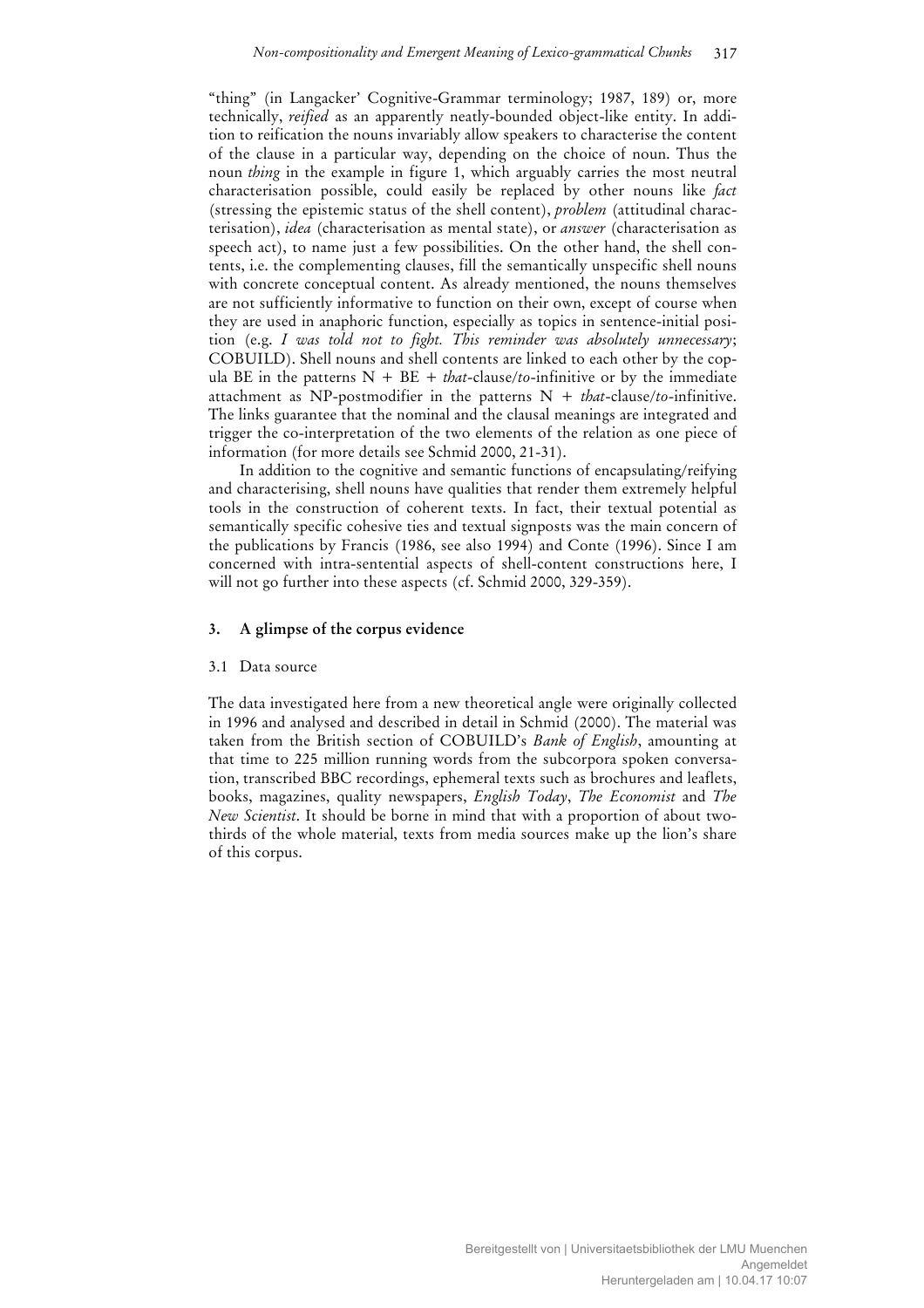## 3.2 Data retrieval

Intuition, unsystematic observations and dictionary evidence suggest that such nouns as fact, idea, aim, problem, solution or answer occur frequently in shellcontent patterns. However, as it was one of the aims of the study reported in Schmid (2000) to inductively identify a maximum number of shell nouns, it was impossible to use the nouns themselves as inputs for corpus queries. Instead the patterns served as query inputs, with the nominal slots being defined by a partof-speech dummy. Table 1 gives a summary of the query statements and the number of matching lines in the 225m corpus:

| Query statement                                       | Number of matching       |
|-------------------------------------------------------|--------------------------|
|                                                       | lines in the 225m corpus |
| Pattern N-cl with various types of adjacent clauses:  |                          |
| $NN + \text{that}/CS$ (NN = noun, $CS =$ conjunction) | 280,217                  |
| $NN + to + VB (VB = base form of verbs)$              | 560,148                  |
| Pattern N-be-to                                       |                          |
| $NN+$ is $+$ to                                       | 28,463                   |
| $NN + was + to$                                       | 12,728                   |
| $NN + has + been + to$                                | 962                      |
| $NN + will + be + to$                                 | 960                      |
| $NN + would + be + to$                                | 1,421                    |
| $NN + would + have + been + to$                       | 133                      |
| Pattern N-be-that                                     |                          |
| $NN+$ is $+$ that                                     | 37,155                   |
| $NN + was + that$                                     | 9,104                    |
| $NN + has + been + that$                              | 433                      |
| $NN + will + be + that$                               | 178                      |
| $NN + would + be + that$                              | 264                      |
| $NN + would + have + been + that$                     | 19                       |

Table 1. Corpus queries and numbers of matches

In addition, analogous patterns with wh-clauses were retrieved, yielding such instances as the question why he didn't come or the problem how to define the task, as well as anaphoric instances of shell nouns, but neither of these realizations of shell nouns is under consideration here. It should be emphasized that the scores given in table 1 reflect the raw yield in response to the corpus queries; this dataset had to be sifted half-automatically to sort out unwanted hits caused, for example, by insertions between shell noun and complement that were superficially licensed by the target pattern, (e.g. the energy policy of the government is to have no energy policy at all [COBUILD] where government would wrongly be attributed the status of the shell noun because it precedes the copula).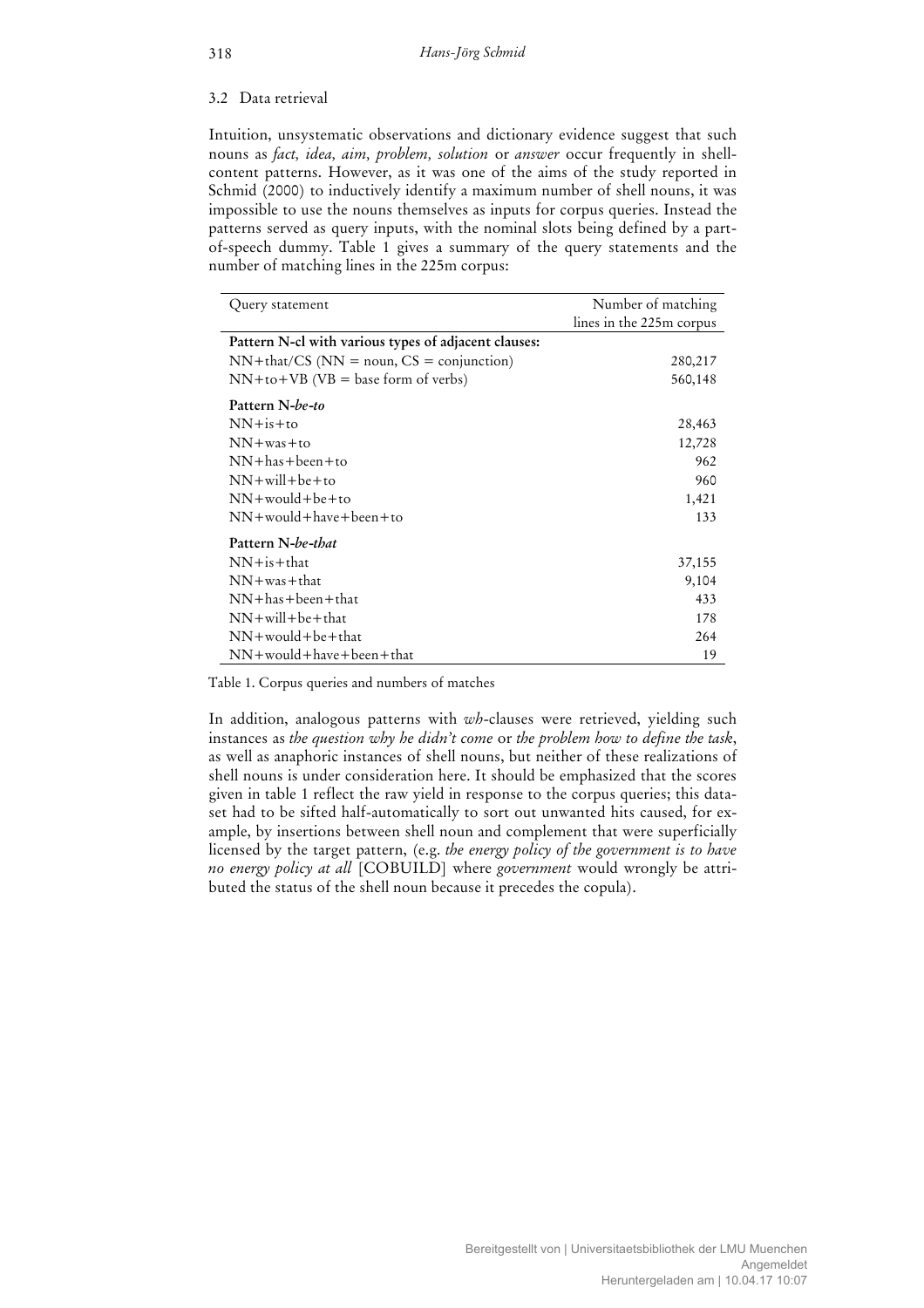## 3.3 Assessing the reciprocal association between nouns and patterns

There is a close symbiotic relationship between shell nouns and shell contents. On the one hand, the shell contents require a particular type of semantically unspecific noun to fill the nominal slot in the patterns. Concrete nouns (cf. \*the *boy is that/to*  $\ldots$  etc.) are as impossible in the pattern as are semantically specific abstract nouns like *democracy, madness* or *inflation*. Shell nouns, on the other hand, typically tend to have little semantic content of their own and include a specific semantic gap to be filled. This gap is particularly noticeable in the case of many deverbal speech-reporting or thought-reporting nouns such as *answer*, statement, promise or belief, feeling and knowledge, where the subsequent thatclause plays the same role as an obligatory complement-clause saturating the valency needs of the corresponding verbs (e.g. she promised that she would come and her promise that she would come).

The challenge for a corpus-based approach is of course to capture this reciprocal relation in quantitative terms. In Schmid (2000, 54-55) two simple mathematical measures, dubbed *attraction* and *reliance*, were proposed for this purpose. Their calculation is given in figure 2:

Attraction = 
$$
\frac{\text{frequency of a noun in a pattern}}{\text{total frequency of the pattern x 100}}
$$

\nReliance = 
$$
\frac{\text{frequency of a noun in a pattern}}{\text{total frequency of the noun in the corpus x 100}}
$$

#### Figure 2. Calculating the measures of attraction and reliance

As the figure shows, attraction is calculated by dividing the frequency of occurrence of a noun in a pattern by the frequency of the pattern in the corpus. The result of this division measures the degree to which a pattern attracts a particular noun. Since the denominator of the fraction is the same for all nouns which occur in a pattern, the scores for this value are directly proportional to the raw frequencies of nouns. The measure facilitates the comparison of the relative importance of individual nouns for a pattern. For example, the attraction score of 18.45% for the noun *fact* in the pattern  $N + that$ -clause means that this noun accounts for almost one fifth of all instances of the pattern and is thus much more important for the pattern than, for example, possibility or warning, with attraction scores of 1.58% and 1.03% respectively (cf. table 5 in the appendix).

Reliance is calculated by dividing the frequency of occurrence of a noun in a pattern by its frequency of occurrence in the whole corpus. This measure expresses the proportion of uses of nouns in the patterns vis-à-vis other usages of the same noun. High scores for reliance such as 76% for the noun *inability* in the pattern  $N + to-infinite$  indicate that the noun depends to a large extent on the pattern for a co-textual environment. The relevance of these two measures will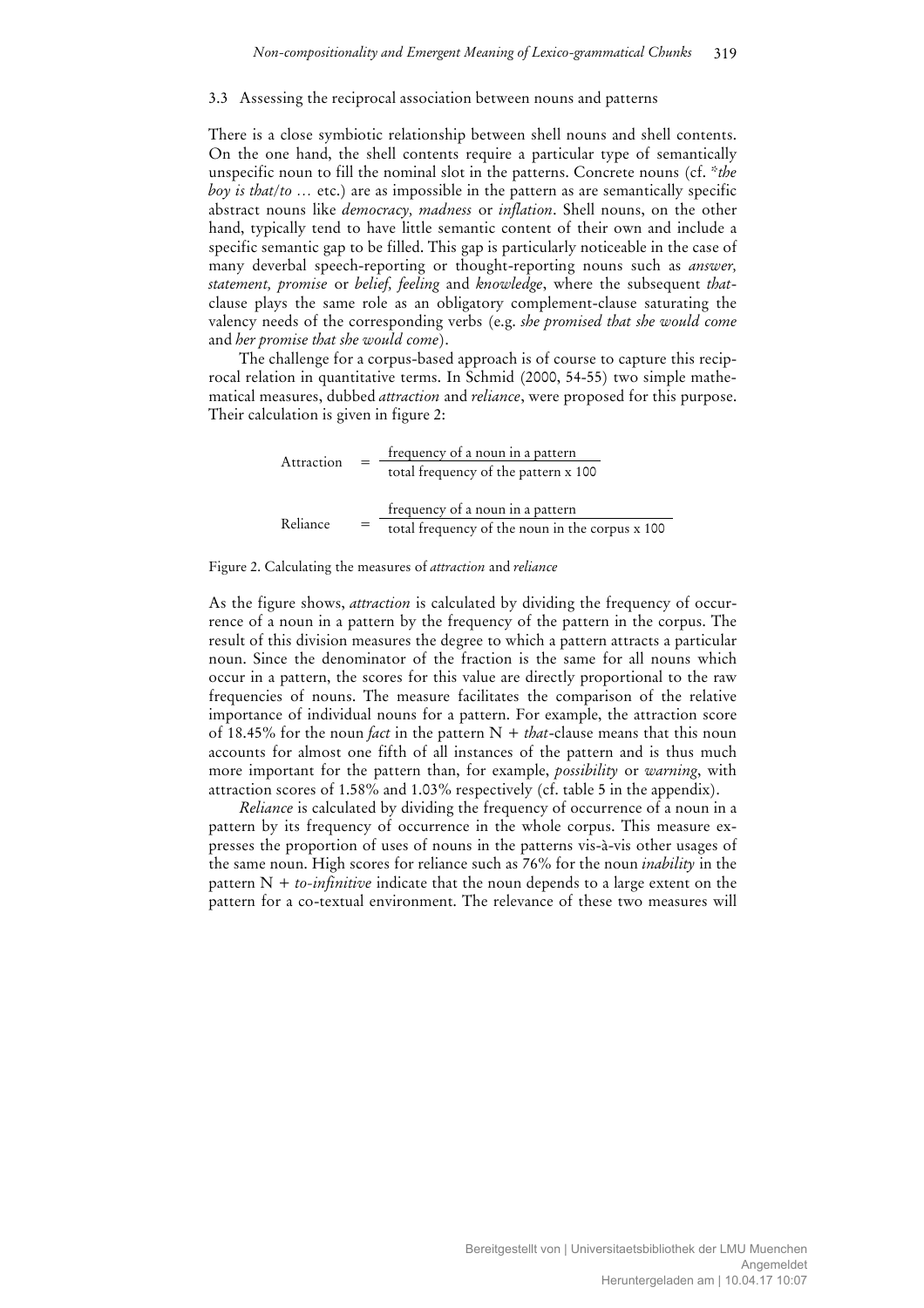become clearer with a glimpse of some of the findings provided in the next section.

Compared to more sophisticated recent approaches to measuring the associations of lexical items and constructions proposed by Stefanowitsch and Gries (2003; Gries/Stefanowitsch 2004), the arithmetic applied here may look exceptionally crude and simple-minded. Unlike my approach, Stefanowitsch and Gries's "collostructional analysis" relies on fairly sophisticated distributional statistics known as the Fisher exact test. Essentially, this and other computationally less complex inferential statistical measures like the chi-square distribution are applied to test whether the frequency of co-occurrence of an item and a construction is significantly higher than predicted by chance on the basis of their isolated frequencies (see Kilgarriff 2005 for a critique of this assumption, and Gries 2006a for a follow-up on the critique). The advantage of this obviously lies in the mathematical reliability of these tests (at least as long as the scores, e.g. for the chi-square test, are of the right sizes). However, for a number of reasons the collostructional method is not only less feasible but also less dependable for the aims and data of this study than the measures of attraction and reliance suggested here. For one thing, a considerable number of shell nouns have such high relative frequencies in certain patterns that the Fisher exact test invariably yields a p-value of 0 (as was the case for the verb give in Stefanowitsch and Gries's analysis of the ditransitive pattern; 2003, 229). This means that the probability of an accidental association between lexical item and patterns is infinitely low, but it also means that the test does not contribute to a differentiation of the associational strengths of these nouns. Secondly, in order for Fisher exact to be calculable, the total number of constructions in the corpus other than the ones investigated has to be determined in order to serve as a total reference-population. Statistically reasonable as this clearly is, it is not however without its theoretical pitfalls. For example, investigating the construction [N waiting to happen] as in there is an accident waiting to happen, Stefanowitsch and Gries arrive at the total number of potential constructions in the corpus "by counting the total number of verb tags in the BNC, as [they] are dealing with a clause-level construction centering around the verb wait" (2003, 218). This choice of the total referencepopulation may be somewhat difficult to justify, since it tacitly assumes a potential paradigmatic substitutability of the predicate waiting to happen with all verbs in the corpus. Applied to the present study of noun phrases with sentential complements, the same problems arise. The total number of nouns in the corpus would seem just as unsuitable a candidate as, say, the number of all noun phrases or all complex noun phrases. Note that this is not a mathematical problem but a linguistic one. And thirdly, while it has the potential for bi-directional measures of association between words and constructions, collostructional analysis is mainly designed to test the attraction of constructions for certain words (an exception can be found in Gries 2006b, where occurrences of the verb run in different patterns are investigated). In the present study, the attraction perspective is quite naturally complemented by the notion of *reliance* which, as ex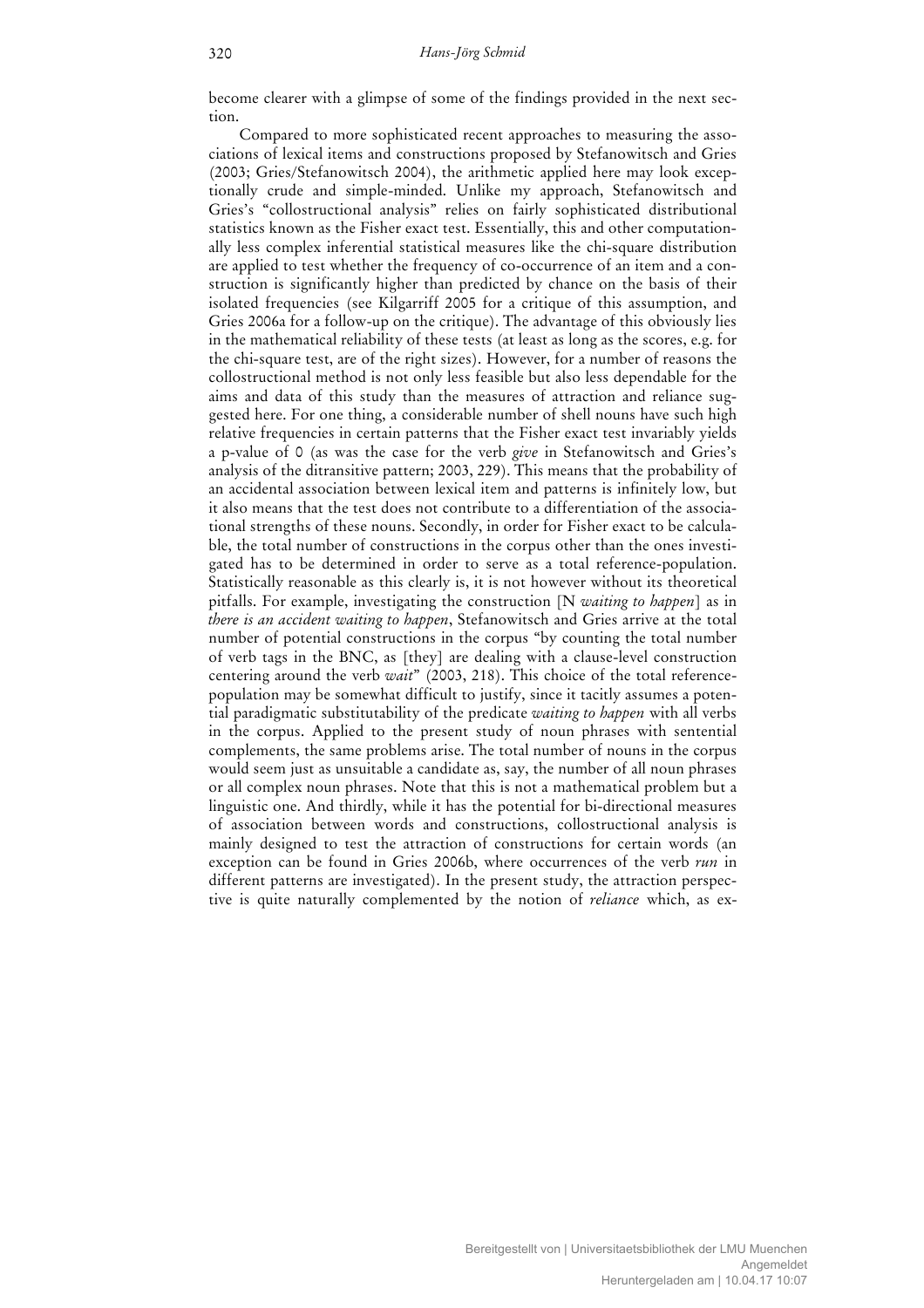plained above, measures the degree to which nouns depend on the patterns for their occurrence.

## 3.4 Results

A quantitative summary of the nouns found most frequently in the two patterns is given in the appendix to this paper. Each of the four tables gives two lists of the twenty nouns with the highest scores for attraction and reliance respectively. The headers of the four lists contain information about the number of nouns (types) that were found in each of the patterns and the overall number of valid matches of the pattern in the corpus *(tokens)*.

Quite predictably the attraction lists are dominated by high-frequency nouns, "feeding", as it were, the patterns. This is partly due to the fact that frequent nouns are of course more likely to occur in any pattern than infrequent ones, but it can also be traced to strong associative links at least for the top scorers heading the lists. Interestingly, the constructions  $N + \text{t}bat$ -clause (table 5 in the appendix) and  $N + BE + to$ -infinitive (table 8 in the appendix) show a similar distribution of nouns in that there are two nouns, *fact* and *aim* respectively, which stand out as particularly strong associates of the patterns with attraction scores of 18.45% and 12.10% respectively.

The lists for reliance, on the other hand, tend to include less frequently used nouns which, in turn, exhibit particularly strong symbiotic relations with the respective patterns. The highest degrees of reliance were found for the nouns inability, temerity, disinclination and willingness, all boasting a reliance score above 70% (cf. table 6). This means that roughly three quarters of all occurrences of these nouns in the corpus are found in the pattern  $N + to$ -infinitive. Such high reliance scores are not reached in the two patterns including the copula (cf. tables 7 and 8), presumably because the semantic association between nouns and complements is less close for the complements making up a clause constituent in their own right than for the postmodifying complements directly attached to the head nouns.

In general, the four lists in the appendix undoubtedly demonstrate the semantic associations between certain types of nouns and certain patterns. The following discussion of the emergence of the composite meaning of shellcontent relations will begin with a closer look at these semantic associations.

## 4. How does the composite meaning emerge?

Essentially, shell-content constructions consist of the shell head-nouns (and their determiners and premodifiers), on the one hand, and the complementing clauses on the other. If the principle of compositionality holds true, then the meanings of shell-content constructions would have to be a function of the lexical meanings of the nouns, the grammatical meanings of the complement types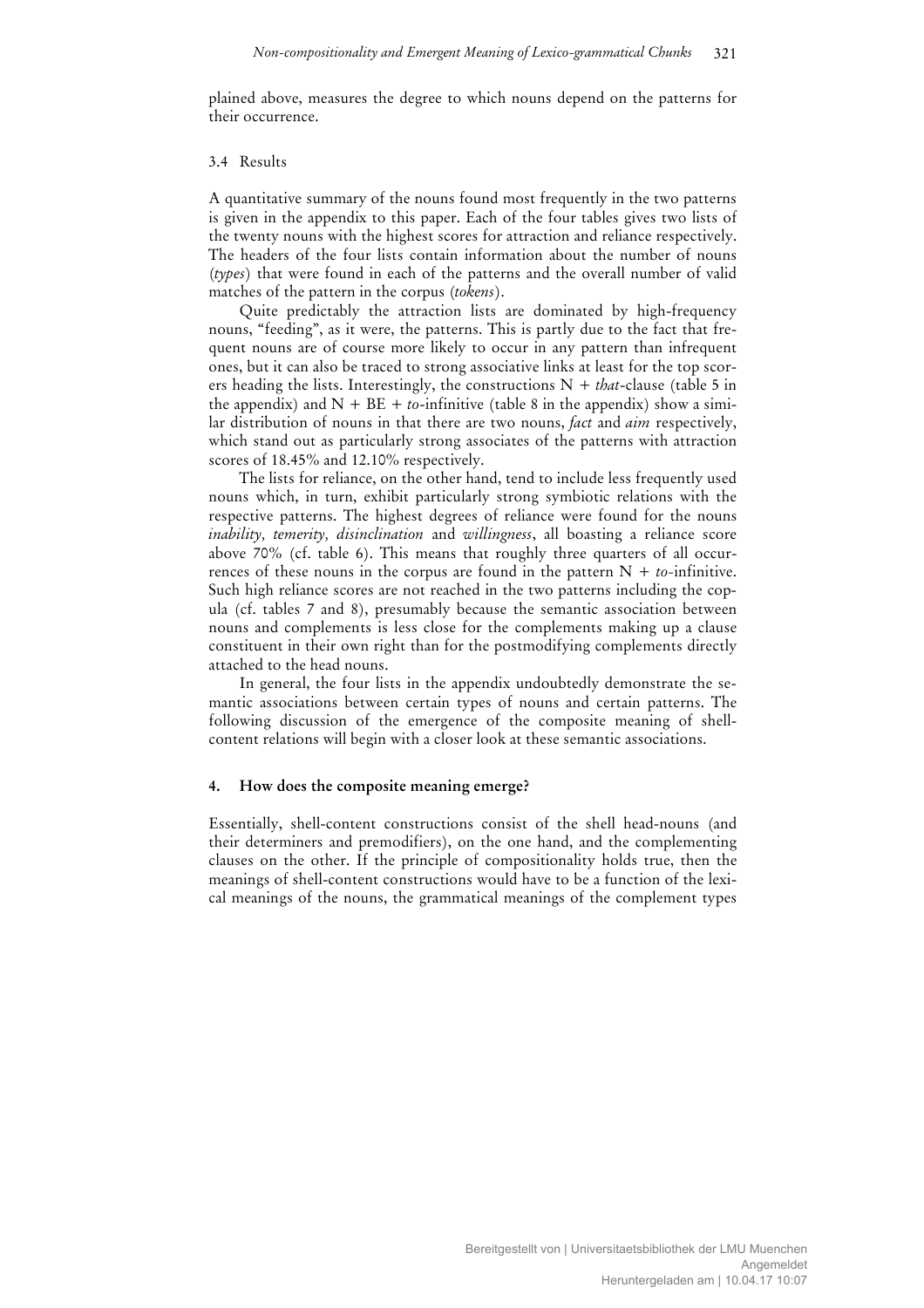and the syntactic links between the two components. The links presumably contribute no more than the equation, identification or reciprocal integration of the nominal meaning and the meaning of the complement. So to test the principle of compositionality it seems reasonable to cross-tabulate the meanings of nouns with the meanings of complements and check the results of this comparison against the constructional meanings.

### 4.1 The meanings of shell nouns

On a fairly high level of abstraction six semantic classes of shell noun uses can be distinguished. These are summarized in table 2:

| Class          | Examples                                                  |
|----------------|-----------------------------------------------------------|
| Factual        | fact, thing, point, problem, reason, difference, upshot   |
| Linguistic     | news, message, rumour, report, order, proposal, question  |
| Mental         | idea, notion, belief, assumption, aim, plan, decision     |
| Modal          | possibility, truth, permission, obligation, need, ability |
| Eventive       | act, move, measure, reaction, attempt, tradition, trick   |
| Circumstantial | situation, context, place, area, time, way, approach      |

Table 2. Semantic classes of shell noun uses

Speakers use *factual* shell nouns to create conceptual shells for "abstract" states of affairs and facts. The types subsumed in this class include semantically neutral nouns like fact, thing or phenomenon, causal nouns (reason, result, upshot), evidential nouns (evidence, proof, sign) and, among others, attitudinal nouns like problem, advantage or irony. It should be emphasized that some of these nouns have the potential to be used in several classes: *problem*, for example, does not always serve as a factual shell noun, as in example (1), but can also be used as an eventive noun, as in example (2):

- (1) A second problem is that water prices do not simply reflect costs. (COBUILD, originally from The Times)
- (2) The problem was to safeguard the many civil radar sites […] from encroachment by property development. (COBUILD: The New Scientist)

While in (1) it is possible to insert the fact yielding the paraphrase a second problem is the fact that water prices ..., example (2) does not accept this but seems to work better with the insertion of how: the problem was how to safeguard ... The semantic classes listed in table 2 are thus classes of noun uses rather than classes of nouns as such.

Uses of linguistic shell nouns allow speakers to portray linguistic activities and their contents and products in a number of ways: they can focus on the propositional content of the reported utterances (news, message, rumour) or on their illocutionary force (report, order, proposal, question). Transferring Leech's (1983)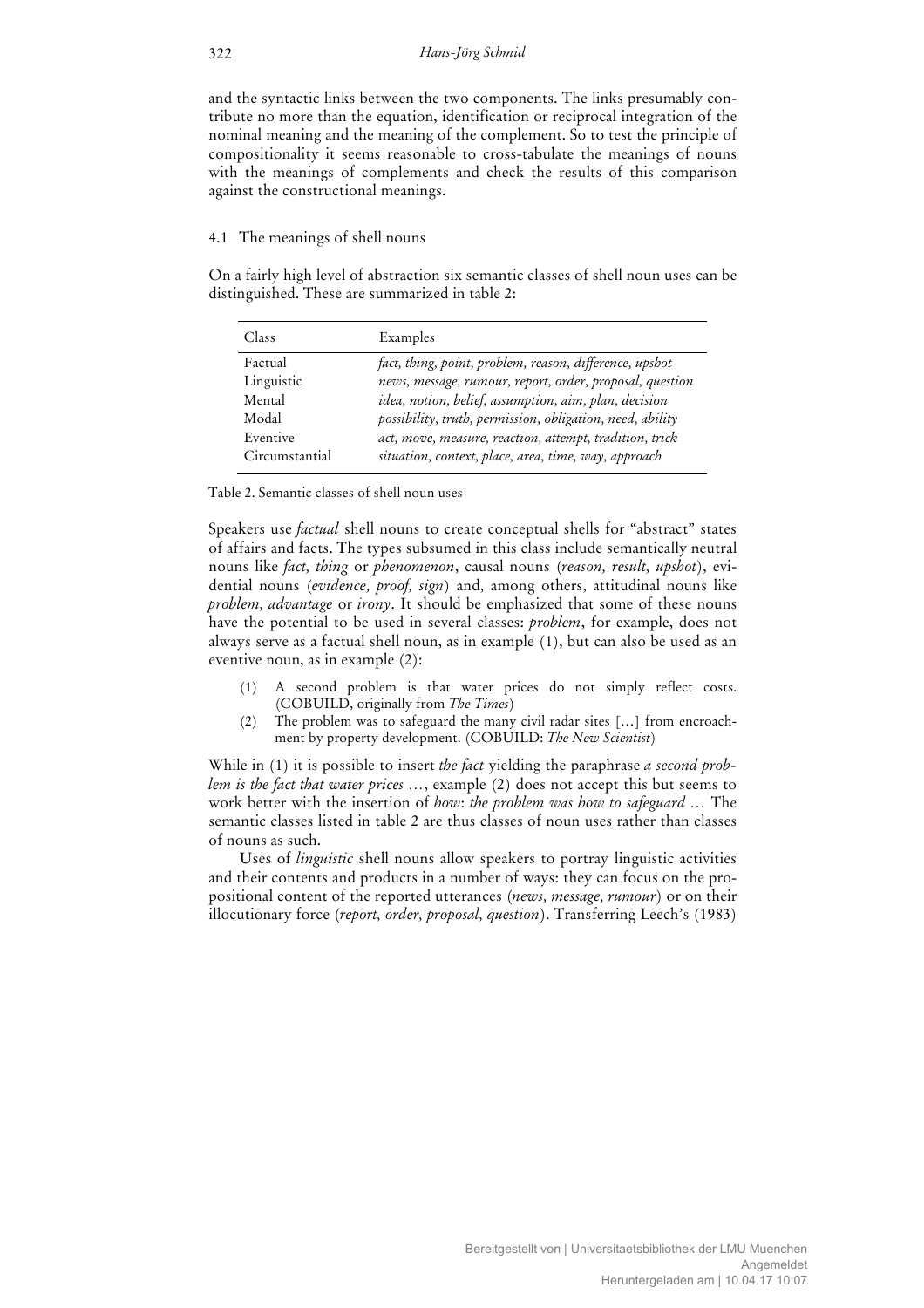typology of speech act verbs, illocutionary uses can be divided into assertives (statement, report), rogatives (question, query), directives (command, suggestion), commissives (promise, offer) and expressives (complaint, compliment).

Mental, i.e. thought-reporting, uses have an analogous distribution, with one sub-class highlighting the conceptual content of a mental state (idea, notion, theory) and a second one focussing on the psychological state of the experiencer (e.g. belief, assumption, aim, plan, decision). Even the subclasses of illocutionary uses have counterparts in the mental domain, with creditive uses (belief, opinion) matching aspects of assertives, dubitative uses (doubt, question) rogatives, volitional uses (aim, plan, wish, dream) directives as well as commissives, and emotive uses (surprise, fear) expressives.

Modal shell noun uses are nominal means of expressing modal stances. Following Palmer's (1990) classification of modal verbs, modal shell nouns can be divided into *epistemic* uses with different degrees of certainty (possibility, probability, certainty), deontic uses with different degrees of obligation (permission, task, necessity) and dynamic uses (ability, opportunity, tendency).

Eventive shell noun uses encapsulate actions and processes, i.e. physically observable dynamic events. In addition to semantically unspecific general eventive uses of the nouns event, change, action, there are specific eventive uses (move, habit, option) and attitudinal eventive uses analogous to attitudinal factual uses (trouble, difficulty, success).

Finally, circumstantial uses subsume nouns referring to situations, times, locations, manners of doing things and conditions for doing things. Typical examples are situation, place, time and way.

## 4.2 "Meanings" of complements – Evidence from verb complementation

Attributing meanings to dependent grammatical constructions such as thatcomplements or to-infinitives is quite problematical because such semantic analyses inevitably tend to rely on the nature of the items governing the complements. The typical procedure, followed in recent semantically-oriented studies on verb-complementation like Wierzbicka (1988, 23-168), Givón (1990, 517- 561), Frajzyngier and Jasperson (1991) and Langacker (1991, 438-449), is to deduce the meanings of complement types from their compatibility and cooccurrence restrictions with the governing verbs. This strategy relies on the assumption that a "systematic isomorphism […] exists between the semantics of the complement-taking verbs, and the syntax of verb-plus-complement constructions" (Givón 1990, 515). While there is undoubtedly a smack of circularity in this assumption, the convergence of the results of the studies on verbs just mentioned and my own work on nominal complementation is so strong that the procedure may be acceptable.

A summary of the accounts of the meanings of complements/complementizers from various sources is given in table 3.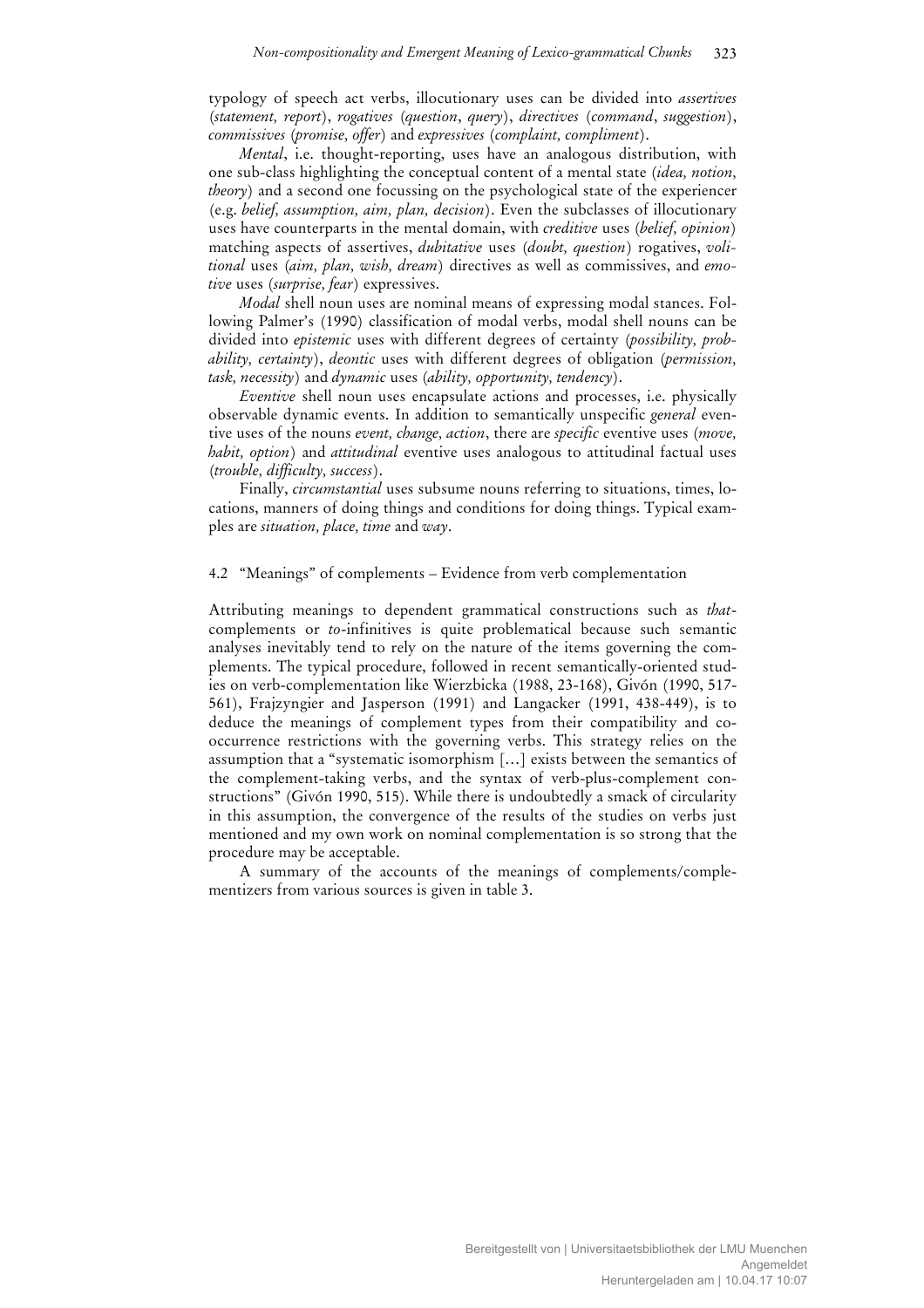| Source                              | <i>that</i> -clause                                                                          | infinitive                                           |
|-------------------------------------|----------------------------------------------------------------------------------------------|------------------------------------------------------|
| Wierzbicka (1988)                   | SAY, KNOW                                                                                    | volition, future orientation<br>('this will happen') |
| Givón (1990)                        | cognition-utterance verbs<br>(perception, cognition, mental<br>attitude or verbal utterance) | manipulative verbs                                   |
| Frajzyngier and<br>Jasperson (1991) | "de dicto" domain                                                                            | "de re" domain                                       |

Table 3. Meanings of complements according to several sources

In spite of conspicuous terminological differences table 3 indicates a convergent view that that-clauses convey meanings having to do with fact-like entities that are perceived, thought about and talked about, while to-infinitives operate in the domain of events and actions, with a focus on volition, manipulation and future orientation. The data on nouns clearly support this pattern and yield very similar compatibilities and co-occurrence restrictions of nouns and complements. This is summarized in the next section.

## 4.3 Compatibility of nouns and complements

Table 4 gives an overview of co-occurrence patterns of noun types and complementation types as emerging from the corpus study of more than 420,000 tokens of shell nouns. The shaded areas indicate ungrammatical combinations, such as the complementation of factual nouns like fact by infinitives (\*the fact to go out vs. the fact that he went out) or of eventive nouns with that-clauses (\*his attempt that he went out vs. his attempt to go out). The central column gives classes of shell nouns whose sub-classes differ with regard to the type of complement they take. For example, in the linguistic domain, nouns expressing the propositional content of utterances or reporting the illocutionary act of asserting combine with that-clauses, while nouns reporting directive and commissive speech acts take infinitives. An analogous pattern is found in the mental domain, with conceptual, creditive and dubitative uses taking that-clauses and volitional nouns infinitives, and in the modal domain, where nouns expressing epistemic modality take that-clauses and those expressing deontic and dynamic modality infinitives.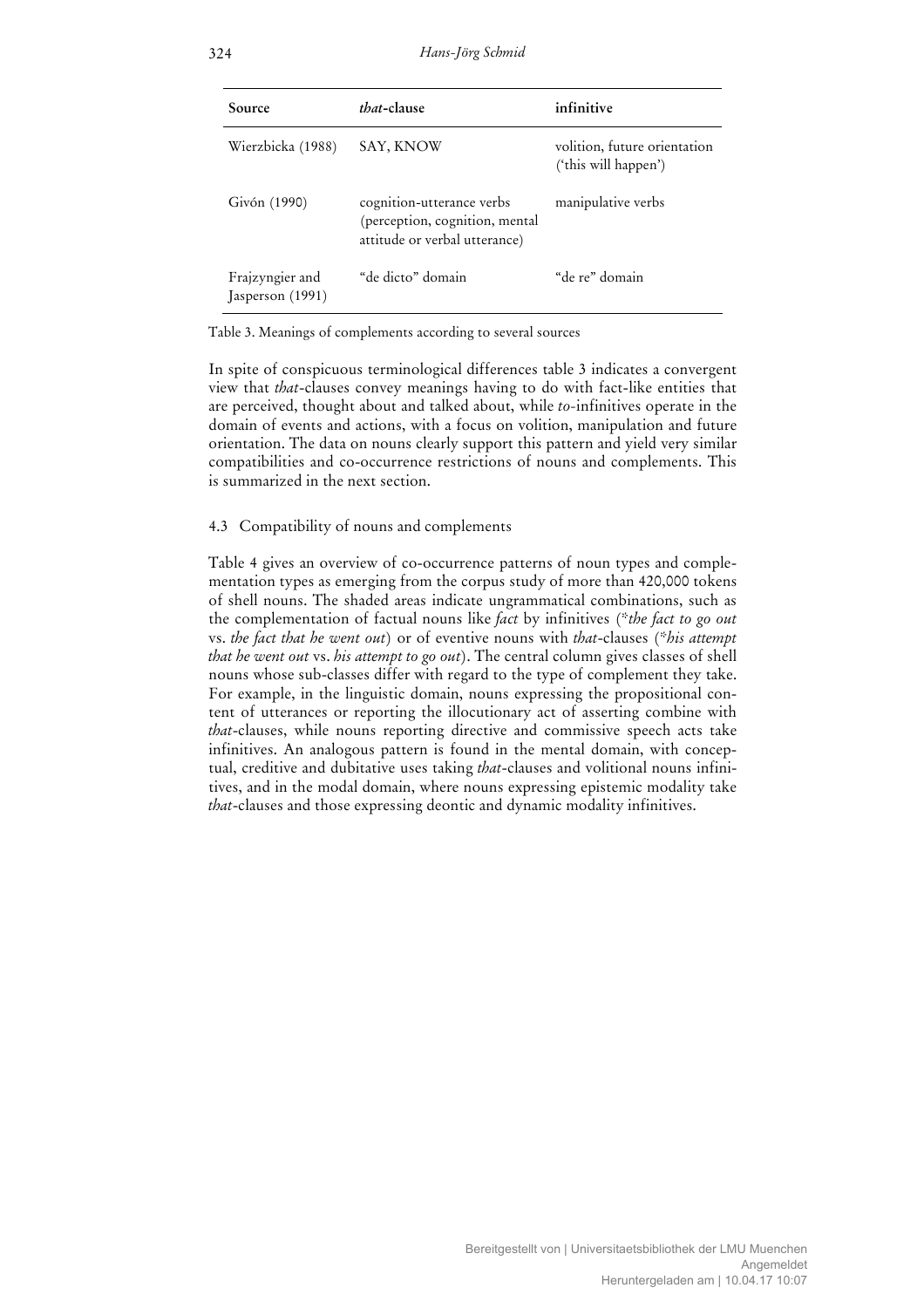| <i>that</i> -clause                                                                             | divided classes of shell<br>nouns | infinitive                                                                                                          |
|-------------------------------------------------------------------------------------------------|-----------------------------------|---------------------------------------------------------------------------------------------------------------------|
| factual nouns <i>(thing, fact,</i><br>phenomenon)                                               |                                   |                                                                                                                     |
| propositional, assertive<br>nouns (news, argument,<br>message, report, account)                 | linguistic nouns                  | directive, commissive<br>nouns (order, request, prom-<br>ise, pledge, threat)                                       |
| conceptual, creditive, dubi-<br>tative nouns <i>(idea, notion,</i><br>belief, knowledge, doubt) | mental nouns                      | volitional (aim, goal, plan,<br>purpose, desire, determina-<br>tion)                                                |
| epistemic nouns (possibil-<br>ity, probability, certainty,<br>reality, truth)                   | modal nouns                       | deontic and dynamic nouns<br>(permission, job, duty, need,<br>necessity, ability, capacity,<br><i>opportunity</i> ) |
|                                                                                                 |                                   | eventive (event, attempt,<br>effort, priority)                                                                      |
|                                                                                                 |                                   | circumstantial (place, time,<br>way)                                                                                |

Table 4. Overview of co-occurrence patterns of noun types and complementation types

This pattern supports the analyses of verbal complementation summarized in section 4.2: that-clauses operate in the fact- and belief-related epistemic, linguistic and mental domain, infinitives in the event-related domain expressing volition, future orientation, deontic and dynamic modality as well as circumstantial information, especially means. What the corpus data demonstrate, then, is that there seems to be a semantic match of nominal meanings, on the one hand, and meanings of the two types of complements, on the other.

While the cross-tabulation of nominal and complement meanings may not be too spectacular a finding, it is necessary for the following consideration of compositionality, because it defines three types of test cases:

- 1) Nouns which accept either of the two complement types, e.g. *idea, prob*lem and answer;
- 2) Semantically unspecific eventive nouns like time, place and way, which acquire specific meanings in shell-content constructions;
- 3) Complements that acquire different meanings depending on the nouns combined with them.

These three test cases will now be studied in turn.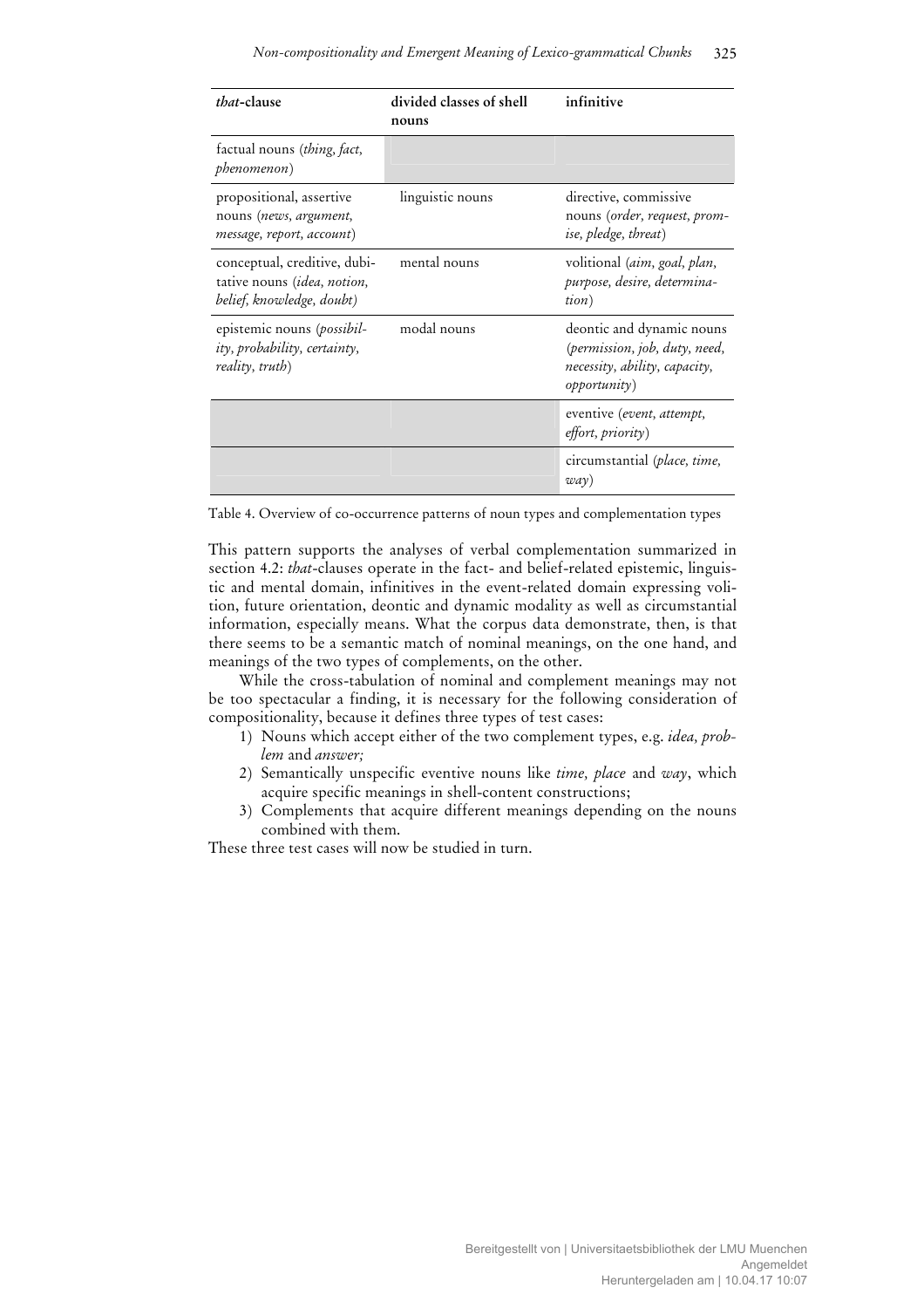4.4 Test cases

4.4.1 Test case I: Same noun, different meanings

Consider the following set of fabricated examples and their glosses and semantic explanations:

- (3) My idea was to raise money for new books in the library. 'plan', 'aim' − volition, future orientation
- (4) My idea to raise money for new books wasn't bad.
- 'plan' − volition, future orientation (5) My idea that books are important is well known.
- 'belief' − conceptual, epistemic
- (6) My idea is that books are important for students. 'view' − conceptual, attitudinal
- (7) The problem was to raise money for books in the library. 'difficulty' − future orientation, means
- (8) The problem (how) to raise money for new books … 'difficulty' − future orientation, means
- (9) The problem is that we haven't got any money. 'unpleasant fact' − factual
- (10) The problem that we haven't got any money … 'unpleasant fact' − factual
- (11) The answer was to raise money for books in the library. 'solution' − action, volition, means
- (12) The answer is that we haven't got any money. 'reply' − illocution

In all three sets of examples the nominal (and constructional) meanings seem to be determined, or at least influenced, by the meaning of the two types of complements. Idea has a volitive meaning when complemented by the infinitive (3 and 4) and an epistemic meaning with the *that*-clause (5 and 6); *problem* acquires a future-oriented meaning with the infinitive (7 and 8) and a factual one with that-clauses (9 and 10); and again depending on the complement, answer can either have an action-related, future-oriented meaning (as in 11) or one reporting the illocution of an utterance (cf. 12). These data suggest that the constructional meaning is largely determined by the semantics of the complement. One somewhat surprising finding is the emergence of 'means' meanings in the infinitival uses of *problem* and *answer*. In both cases there is a semantic shade of 'this is how it can be achieved', which was not mentioned as part of the meaning of infinitive clauses and is not part of the nominal meaning either. It follows that 'means' is either an emergent part of the constructional meaning or a hitherto overlooked component of to-infinitives. We will return to this question below.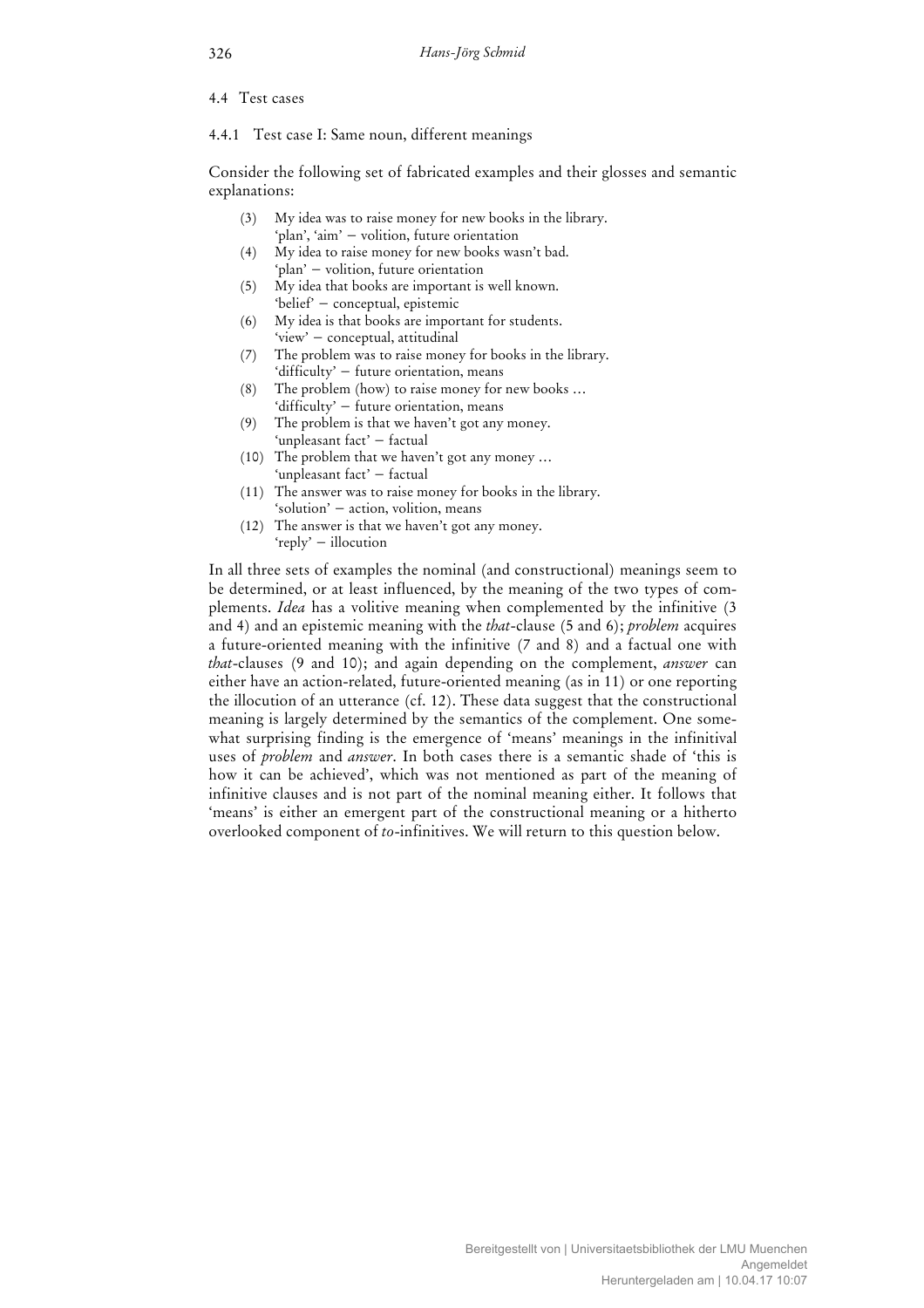# 4.4.2 Test case II: Unspecific nouns, specific meanings

The second type of test cases seems to support the idea that the nominal and constructional meanings are heavily influenced by the complement meaning. Consider the following three examples of the highly unspecific nouns time, place and way taken from COBUILD:

(13) The best time to encourage your older child to start caring for a new baby is before the birth.

'the time when it is best possible to ...'

- (14) The place to make the right contacts an activity long known as "networking" – will be the Net.
	- 'the place where it is possible to ...'
- (15) Senior Republicans admit that the economy is undermining their base of voters. Some believe the only way to win is to press home personal attacks on Mr Clinton ...

'the only way in which it is possible to'

As the glosses suggest, all three examples lend themselves to interpretations in terms of dynamic modality, paraphrasable as 'it is possible to'. The only cues for these modal meanings outside the infinitive complement are the focusing premodifiers best in (13) and only in (15). The nouns themselves do not seem to have the modal meanings. As regards the infinitives, Quirk et al. (1985) seem to be right in claiming that "postmodifying to-infinitive clauses can either have a modal or a nonmodal sense, but the modal interpretation seems to be normal" (1985, 1269). Thus nouns whose meanings can be more or less reduced to single and very general semantic components like 'time' for time, 'location' for place and 'manner' for way seem to acquire modal meanings. This again points to the possibilities given in 4.3, i.e. that the modal meaning is either brought along by the infinitive or emerges from the interaction of head noun and complement (plus perhaps the focusing premodifier). However, if this was the whole story, cases of the type discussed in what follows would be impossible.

#### 4.4.3 Test case III: Same complement, different meanings

The question addressed in the third set of test cases is whether the to-infinitive has the same effect in similar constructions. As the following examples and their glosses and paraphrases show, this does not seem to be the case:

- (16) The task is to raise money for new books in the library. 'obligation' − 'What we have to do is raise money for …'
- (17) The solution is to raise money for new books in the library. 'means' − 'The way we are going to achieve it is to raise money …'
- (18) The idea is to raise money for new books in the library. 'volition' − 'What we want to do is raise money …'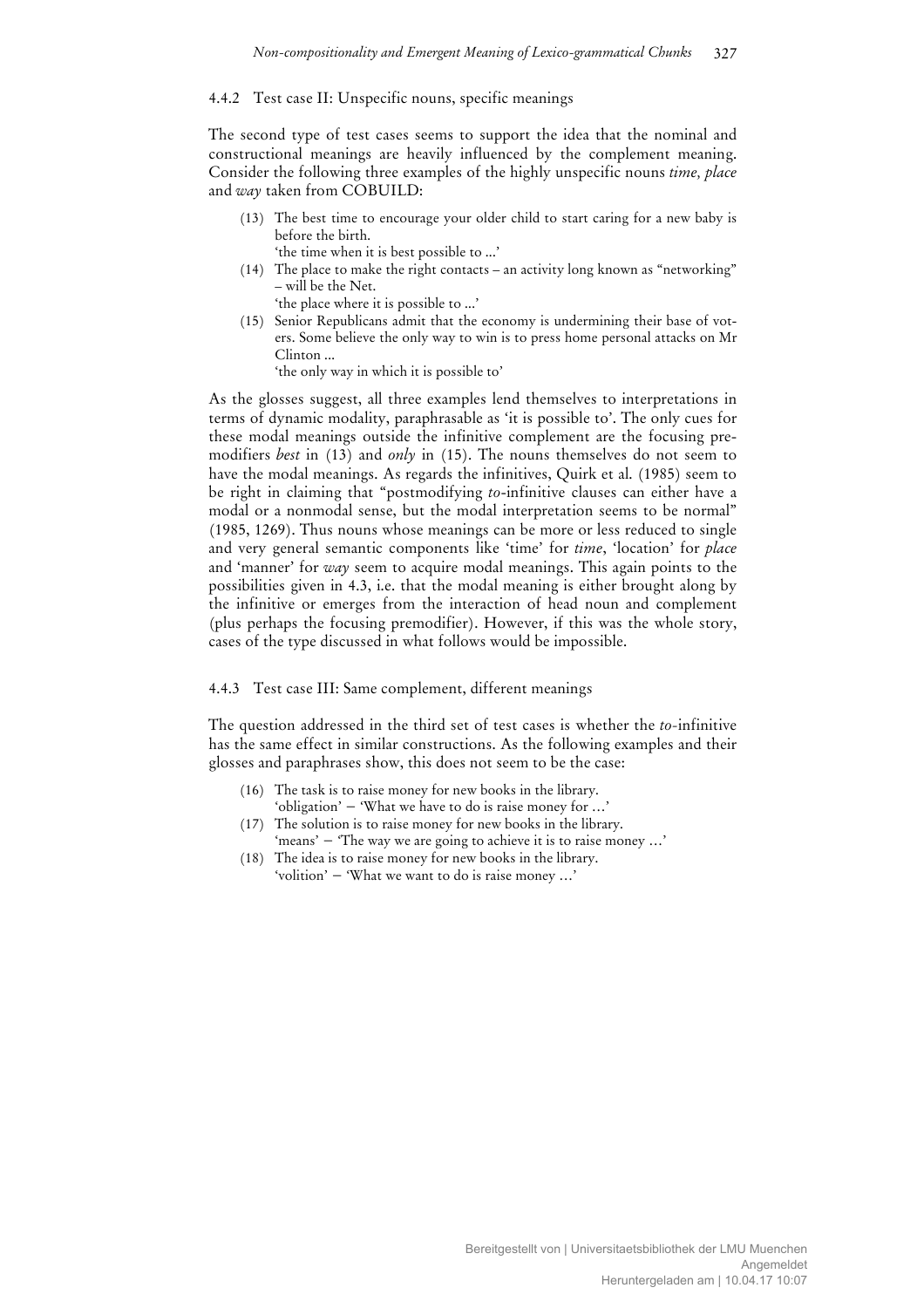(19) The problem is to raise money for new books in the library. 'means' + 'obligation' − 'What we have to do is raise money … but we don't know how to achieve it'

While all four examples contain to-infinitives following the copula, the meanings resulting from the interaction of this complement type with different nouns diverge: the task is to ... includes a modal meaning of deontic necessity ('obligation'), the solution is to  $\ldots$  a 'means' meaning, the idea is to  $\ldots$  a volitive meaning and the problem is to … a combination of deontic necessity and means. Since the overall structure of the construction and the complement type is identical in all four examples, and since, at the same time, the semantic impact of the constructions is not part of the nominal meanings either (e.g. *idea* does not have a volitive meaning, problem does not have a deontic meaning), the constructional meaning must be the result of an intricate interaction of noun and complement meanings. The data suggest that, depending on the semantic setup of the noun, different aspects of the semantic complex encodable by to-infinitives, i.e. volition, manipulation, and future-orientation, but also obligation and, somewhat unexpectedly, means, can be selected for the constructional meaning.

#### 4.5 Intermediate conclusion

The juxtaposition of shell noun meanings and the meanings of the two types of complements has shown that there is a match between nominal and complement meanings. This results in distinct co-occurrence patterns that appear to be determined by the basic semantic contrast between facts and events, which is reflected in the oppositions factual vs. eventive, epistemic vs. deontic and dynamic modality and propositional content vs. illocutionary act or mental activity. The sequence of test cases presented here provides strong evidence that the constructional meanings are not simply a function of the nominal and complement meanings but include extra semantic elements that emerge from the interaction of the two components of the shell-content construction. The constructional meaning is thus not entirely predictable from the meanings of the construction's components and the links between them; in short, the meanings of shell-content constructions seem to be non-compositional.

The precise nature of the emergent meaning does not seem to be generally predictable, however. This is due to the fact that both nouns and complement types seem to be open for a range of possible meanings and interact in unpredictable ways which can, however, be explained post factum. Whether a construction has emergent modal, means or volitive meanings will depend on the individual combinations of the semantic potential of nouns and complements. The final section of this paper will illustrate how this works for the  $N + BE + to$ infinitive construction.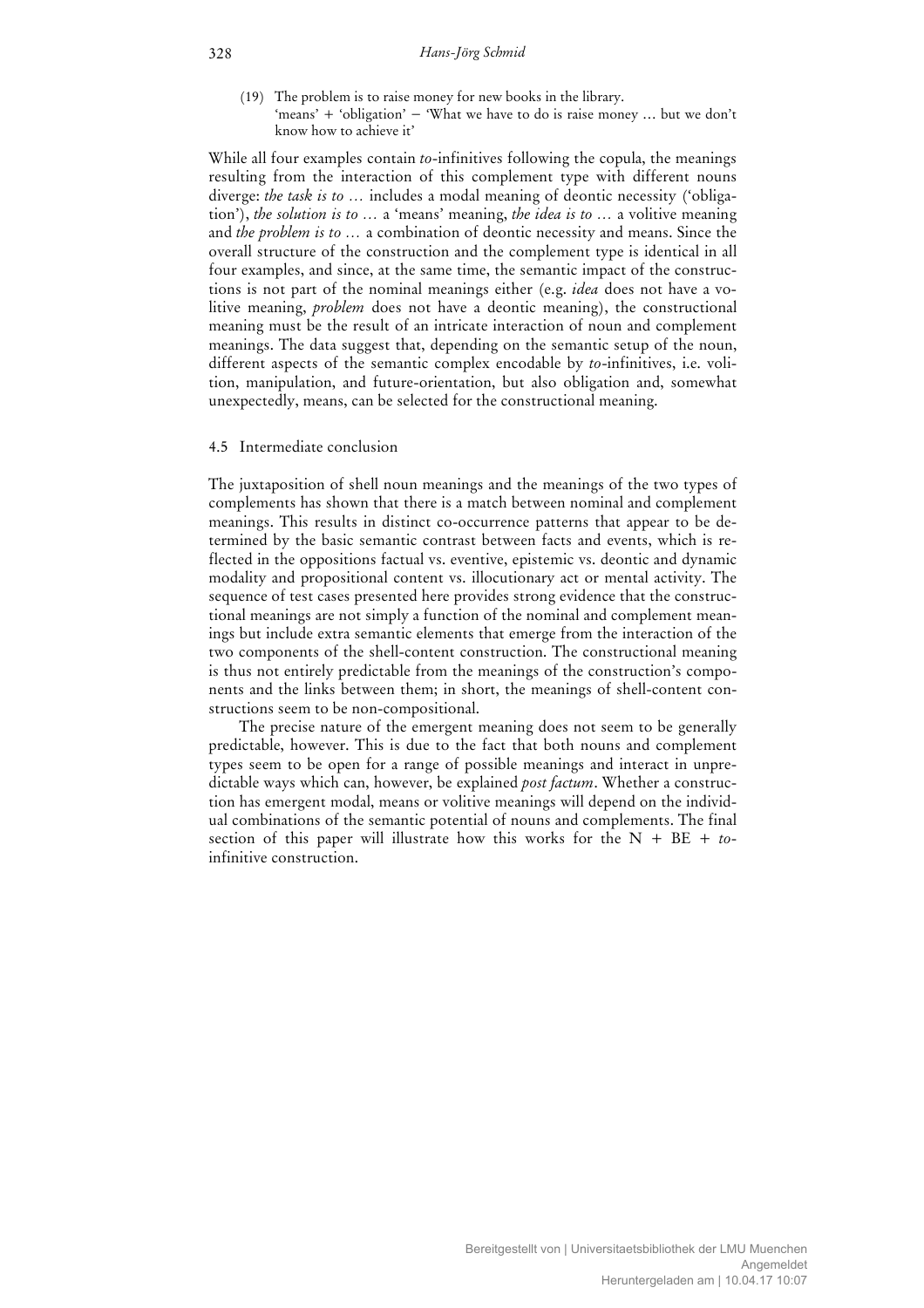## 5. Case study: Dominant and emergent meanings of the  $N + BE + to$ infinitive construction

While the meanings of shell-content constructions do not seem to be predictable from their components, they are not random either. In fact, if we take the view of Construction Grammar seriously that constructions are pairings of form and meanings, then it should at least in principle be possible to determine the meaning or semantic range of the constructions investigated here. I will concentrate on one variant of shell-content constructions, viz. the  $N + BE + to$ -infinitive, in order to demonstrate the way corpus data facilitate the semantic analysis of such lexico-grammatical chunks.

The analysis will focus on the 20 top scorers with regard to attraction and reliance as compiled in table 8 in the appendix, but also include some more types illustrating the major categories. Taken together, the 20 nouns in the attraction list account for almost 60% of the ca. 21.000 tokens of the pattern recorded in the corpus. Eleven of these 20 nouns can also be found in the list for reliance, so that the whole table includes 29 noun types which can be assumed to bring to the surface the meanings most strongly associated with the pattern.<sup>4</sup>



The most prominent meanings of the  $N + BE + to$ -infinitive pattern are represented in figure 3:

Figure 3. Semantic range of the construction  $N + BE + to$ -clause

 $\overline{a}$ 

<sup>4</sup> This is based on the common assumption in corpus linguistics, and especially corpusbased cognitive linguistics, that the most frequently used patterns reflect their linguistically and cognitively dominant meanings and functions (for a recent survey see Tummers/Heylen/Geeraerts 2005).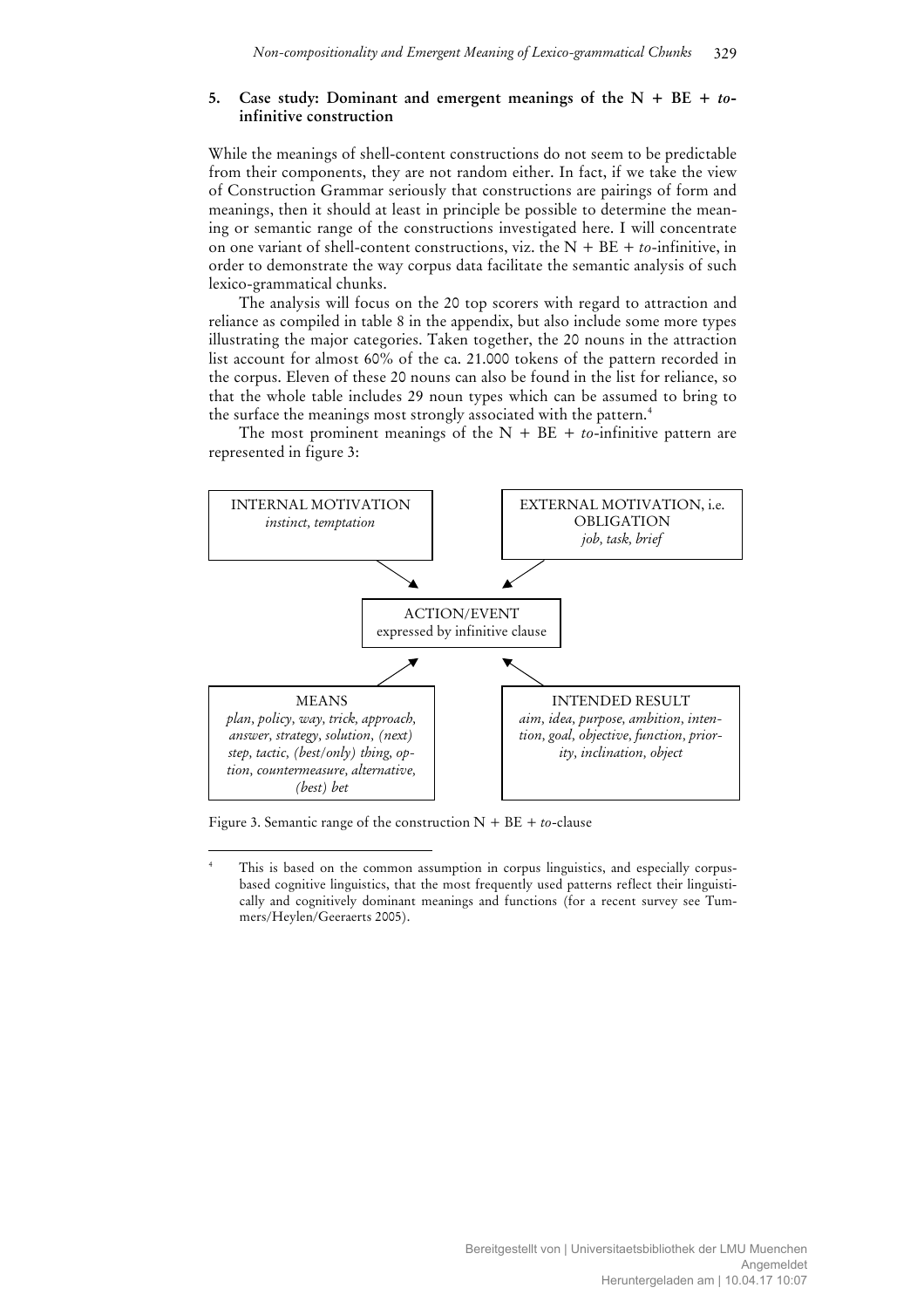As the figure suggests, the dominant meanings of the construction revolve around the action or event encoded in the infinitive clause, i.e. what I have called the "shell content". As in all shell-content constructions (cf. section 2), the function of the noun is to reify and characterise the action in some way. These two functions, as well as the linking function of the copula BE, are shared with, or "inherited" by (cf. Goldberg 1995, 72-73; Fillmore 1999; Croft/Cruse 2004, 270-278; Goldberg 2006, 13-14 et passim) the general shell-content construction described in section 2.

The corpus data reveal that four types of characterisations predominate in the case of the  $N + BE + to$ -infinitive construction: the INTENDED RESULT of the action (highlighted by the nouns aim, idea, purpose, ambition, intention, objective, function and priority); the MOTIVATION for the action, which can either be INTERNAL *(instinct, temptation*, the least prominent meaning) or EXTERNAL, in which case it is expressed as an OBLIGATION (job, task, mission, duty, brief); and the MEANS with which the goal of the action is meant to be achieved (plan, policy, way, trick, approach, strategy, solution, the best/only thing, option, alternative, the best bet). The boundaries between these classes are by no means clear and rigid, since nouns like plan or policy share with the group of INTENDED RESULT a distinct mental meaning, but also focus on the way in which a certain goal is to be reached. Viewed together, these four perspectives represent three key elements of a very general cognitive frame of actions: the motivation for the action, the goal as well as the means, instrument or manner of the action. The other conceptual core components of actions are the action itself and, of course, the agent. While the action is encoded in the infinitive clause, the agent can either be backgrounded altogether since it is syntactically unnecessary to express it (cf. example 20), or be encoded by a possessive determiner or genitive noun preceding the shell noun as is illustrated in example (21):

- (20) In Canada a plan to slaughter the largest buffalo herd in the world has triggered off an unprecedented revolt … (COBUILD: BBC).
- (21) Trackless surgery still has its limitations. It can be used only in ablative procedures, in which the surgeon's job is to destroy a body's rotten fabric. (COBUILD: The Economist)

The frequency distribution of the nouns in the corpus data suggests that there are particularly strong associations between the construction and the nouns of the types INTENDED RESULT and OBLIGATION. Thus the noun aim is by far the most frequently used noun in this pattern (with an attraction score of 12.10%) and also heads the list for reliance. This noun can be considered an anchor or "leit-noun" of the construction. The association is so strong that it is a fairly safe bet that informants would name this noun first or at least very early if they were presented with the pattern the N is to  $\ldots$  and asked to fill in the first nouns that come to their minds. Other members of the *aim* group, e.g. *ambition*, intention, objective and purpose are also among the top scorers, as are the prominent representatives of the OBLIGATION group job, task and brief.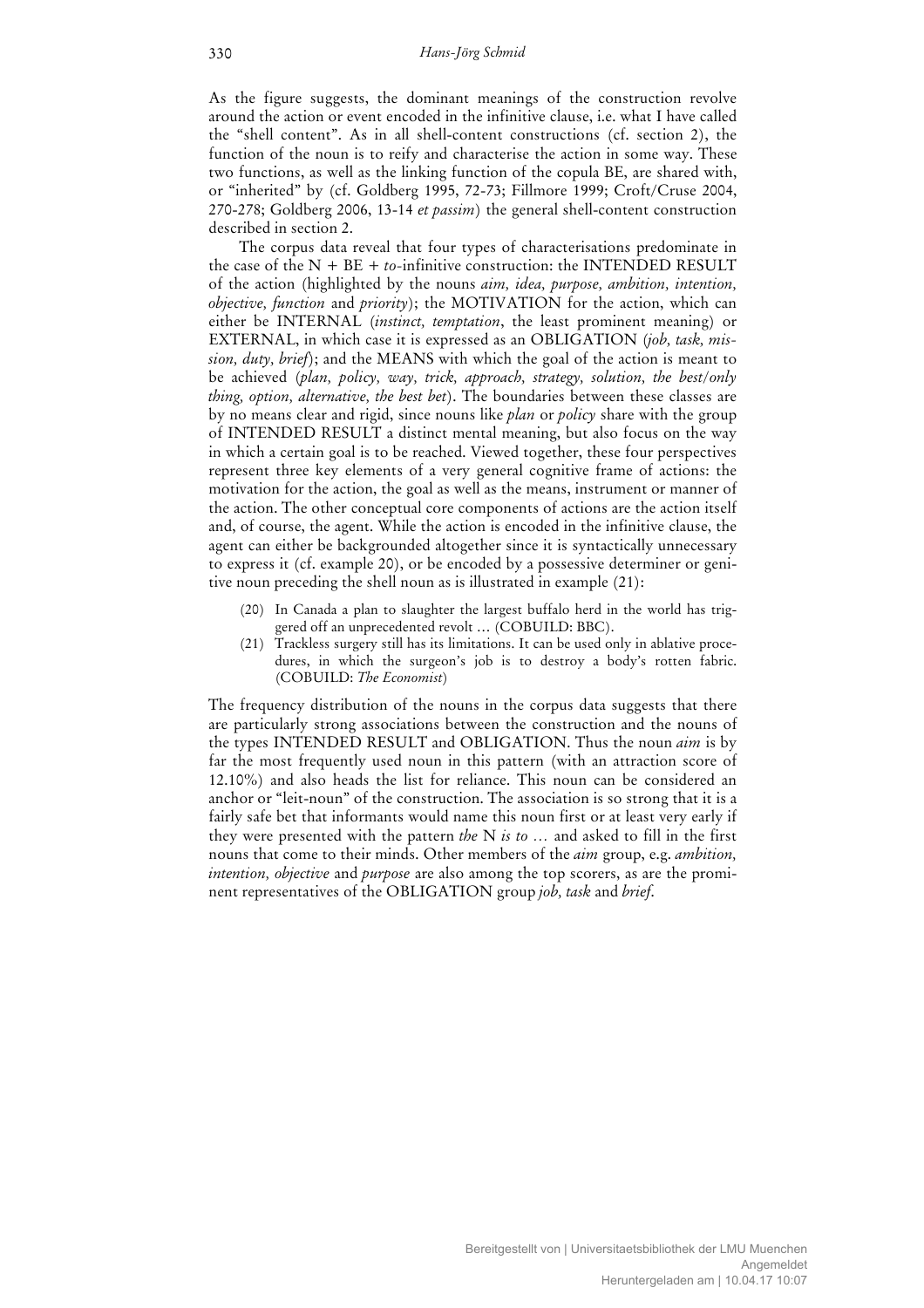Example (21) does not only illustrate the encoding of agents but also shows how the meanings of INTENDED RESULT and OBLIGATION are related to each other: the infinitive in this example expresses the goal *(to destroy a body's* rotten fabric) in a way analogous to the surgeon's aim is to destroy ..., but the noun job characterises this goal as something the surgeon is obliged to achieve. Apparently, the semantic complex of INTENDED RESULT and OBLIGATION is so strongly associated with the construction that it has the power to "rub off" on nouns that do not carry these meanings in isolation. Example (22), featuring the general mental noun idea, is a case in point:

(22) It's now been over a month since Soviet president Mikhail Gorbachov cut off all oil and most natural gas supplies to Lithuania. The Kremlin's idea is to bring the country to its knees for having declared independence from the Soviet Union. (COBUILD: BBC)

Despite the unspecific meaning of *idea*, the construction undoubtedly carries the meaning of INTENDED RESULT; *idea* could be replaced by *aim* without any changes in meaning. The idea of "rubbing off" is justified insofar as the *aim* meaning of *idea* is indeed lexicalised, but mainly activated in this pattern (cf. OALD4, s.v. idea "AIM/INTENTION [C, U] the aim, intention, or purpose of doing something: The idea is to teach children to save money"). Significantly, the aim-meaning of the noun idea emerged fairly late in the diachronic development of this noun; the first attested occurrence of this meaning in all quotations in the OED, i.e. not just those given for idea, dates from the 1830s; substantial numbers of examples do not occur before the 1880s (cf. Schmid 1996, 99).

From the perspective of emergent meaning, the most interesting group is of course the MEANS group, since here the construction meaning is less easy to trace back to any of the construction components. The meaning of MEANS was not attributed to the to-infinitive by any of the sources referred to in Section 4.2 above. Looked at in isolation the nouns collected in this group make up a rather mixed bag including nouns actually expressing 'manner' or 'means', such as way, countermeasure and perhaps alternative. The most frequently used types of nouns giving rise to the MEANS meaning, however, are mental nouns such as plan, policy, strategy, tactic and the eventive nouns approach, trick and solution, as well as the illocutionary noun answer and the focusing noun phrases the best/only thing. In the construction, these diverse nouns all highlight the MEANS of an action and are at the same time influenced by the meanings of INTENDED RESULT and OBLIGATION dominating the construction meaning. Examples (23) to (26) illustrate how this blend of meanings emerges and reveal how the component of MEANS enters the picture:

- (23) To get sturdy seedlings, the trick is to keep the compost slightly on the dry side, never too wet, but make sure that it doesn't dry out fully. (COBUILD: Magazines)
- (24) We are winning against drugs but the only foolproof way is to bring in blood tests. (COBUILD: The Guardian)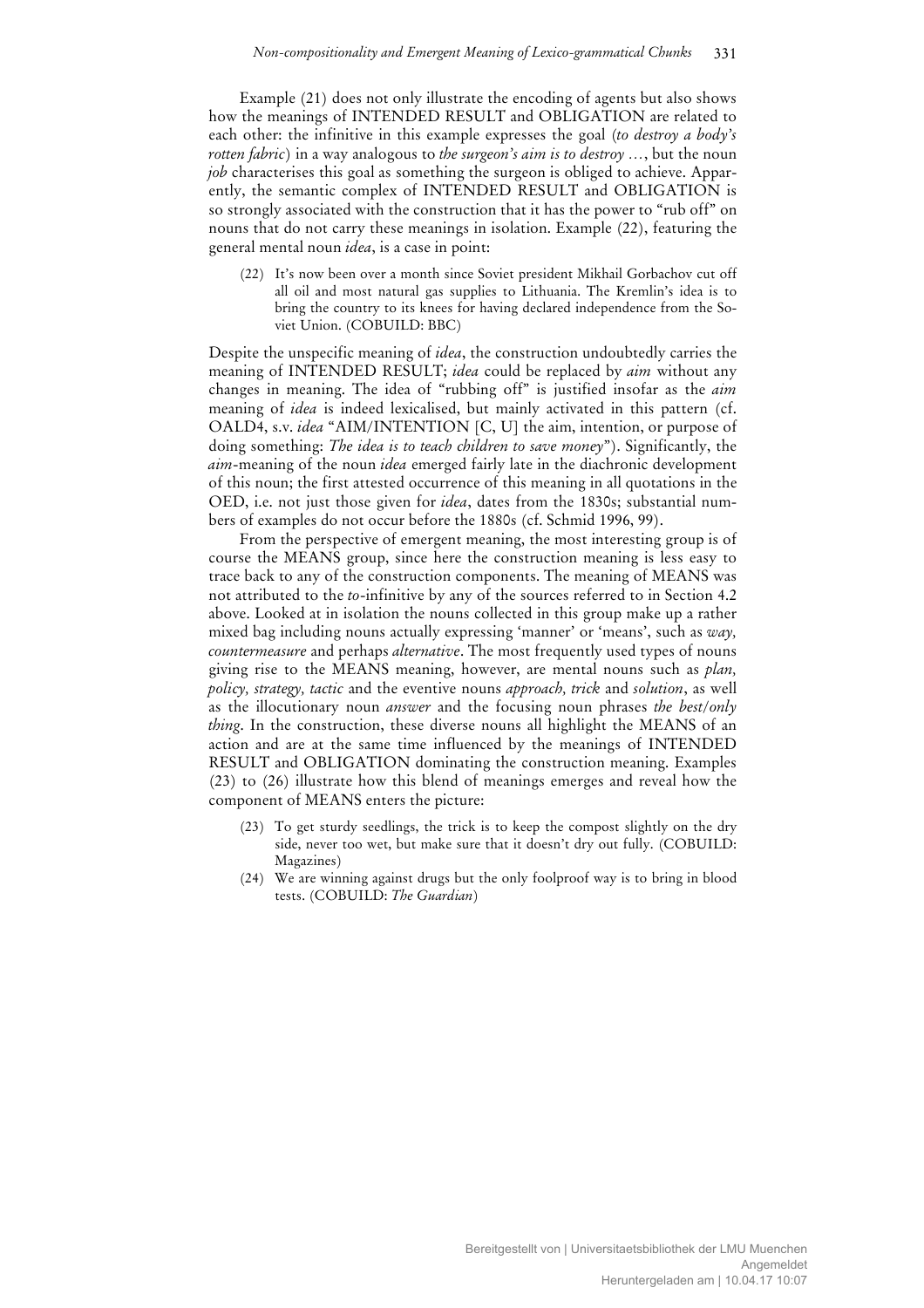- (25) Eric's approach is to shoot it in the shade on a bright sunny day, at f/11 and 1/30 sec on Fuji RDP 100. (COBUILD: Magazines)
- (26) The Hankeys were employed until the contracts were finished but were left owing the bank Pounds 88,000. As their overdraft had been secured on their home in South Ferriby, the only answer was to sell. (COBUILD: *The Times*)

Example (23) is fairly representative of uses of the noun trick in this construction because this sentence begins with another infinitive in adverbial function encoding the goal of the action, while the shell-content infinitive functioning as subject complement encodes an action representing how the goal can be achieved: in order "to get sturdy seedlings", you "keep the compost slightly on the dry side …". Semantically similar, but couched in a different syntactic format, is example (24), where the goal is encoded as the first main clause "we are winning against drugs". In (25) and (26) the goals are not explicitly expressed but given earlier in the co-text (not included in example 25). Cases of this type seem to provide the missing link between the INTENDED RESULT meaning of the construction, on the one hand, and the MEANS meaning, on the other, because they show that the shell-content clauses can encode the means or manner of reaching a goal that is not explicitly encoded but understood or presupposed. In (26), for example, the shell content to sell encodes an action carried out in order to reach the goal of being able to pay back pounds 88,000 to the bank, and it is the noun answer that serves as a linguistic cue for this fairly complex chain of inferences. The semantic impact of the construction thus appears to be influenced by pragmatic aspects linking the event-components of INTENDED RESULT and MEANS (of reaching the intended result).

Example (27), a particularly interesting case already quoted as (2) above, contains the noun problem which is not included among the 20 top scorers but appears very soon further down the list (attraction score 1.31%).

- (27) Several years ago I was involved in a project aimed at measuring the reflectivity of metallised glass. The problem was to safeguard the many civil radar sites round Britain from encroachment by property development. Increasing numbers of buildings were being designed then with metallised glass. (COBUILD: New Scientist)
- (27') … the (ultimate) aim was to safeguard …
- (27") … the problem was how to safeguard …

Here one goal is explicitly expressed in the preceding sentence (... aimed at measuring the reflectivity of metallised glass). The problem-sentence talks about another goal, to safeguard the many civil radar sites round Britain from encroachment by property development, which comes across as being superordinate to the first one: in order to safeguard the radar sites it was necessary to measure the reflectivity of metallised glass because, and this reason is given in the final sentence quoted here, increasing numbers of buildings were being designed then with metallised glass. Even though the infinitive to safeguard the radar sites thus encodes a goal, and despite the fact that *problem* does not have a MEANS component, the emergent meaning oscillates between the INTENDED RESULT interpretation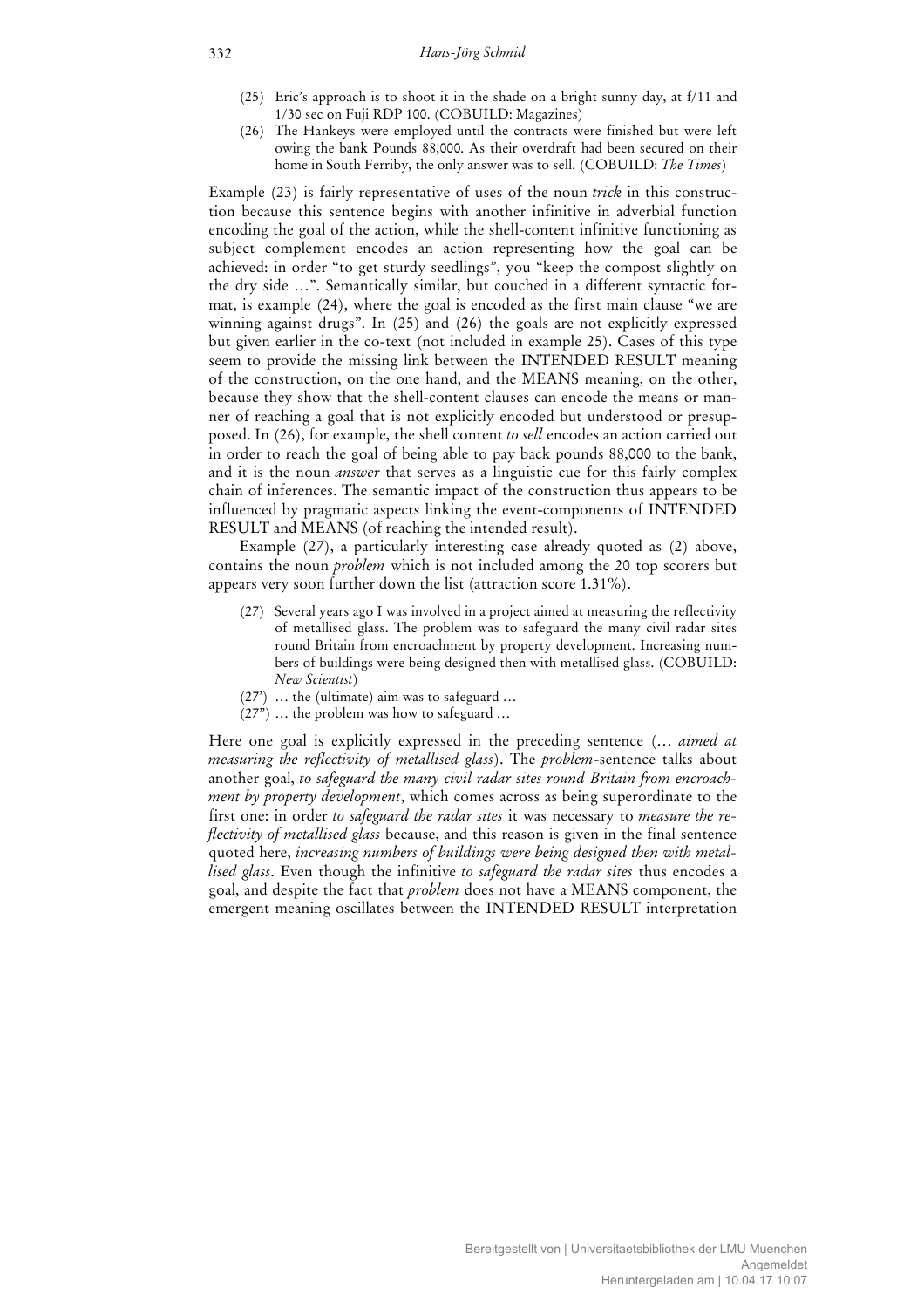given in (27') and the MEANS one paraphrased in (27''). As before, the semantic complex encoded by the construction seems to emerge from an inferential chain. In fact, as far as textual argumentation is concerned, the problem-sentence serves as a justification of the information in the first sentence, yielding a paraphrase like "we wanted to measure X because we had to safeguard  $Z^*$  – a paraphrase that unveils the OBLIGATION component (we had to  $\ldots$ ) also hidden beneath the surface of this example.

### 6. Summary and conclusion

In this paper I have studied a set of lexico-grammatical patterns that qualify as constructions since they can carry meanings that are not entirely predictable from the semantics of the component parts, thus violating the principle of compositionality. The final section has focussed on one variant of these shell-content constructions, the pattern  $N + BE + to$ -infinitive, illustrating some mechanisms of emergent meaning. The overall picture suggested by this corpus study is that the frequent combinations of nouns and patterns are determined by symbiotic matches of the meanings of nouns and complementizers. Thus it is certainly not an arbitrary finding that, for example, the aim is to  $\ldots$  or the fact that  $\ldots$  are by far the most frequent representatives of the respective patterns, since the semantic match between the notion of aim and the semantic range of infinitives and the notion of fact and the meaning of that-clauses is particularly tight. The meanings that can be attributed to the four constructions are thus motivated by the converging meanings of complementizers and frequent head nouns.

Emergent meaning, not deducible from the component parts, apparently seems to come about as a result of the activation of the construction meaning, even in cases where the nouns contribute very little. The examples discussed suggest two avenues how this evolves: on the one hand, the construction apparently leaves its mark on unspecific nouns (such as *idea*) and has so to speak "rubbed off" its meaning in the course of repeated occurrences. For semantically more specific nouns like *answer* or *problem*, on the other hand, the effect can be explained in pragmatic terms as a result of inferential processes relying on the semantic complex associated with the construction.

It is very likely that this inference-based emergent meaning of the construction is indeed the result of a diachronic diversification of its semantic range. On the one hand, the earliest attestations of the pattern  $N + BE + to$  which I was able to find in the quotations in the OED and the diachronic part of the Helsinki Corpus all include nouns expressing the prototypical meaning of IN-TENDED RESULT, viz. desire (1571, OED), aim (1625, Helsinki), hope (1625, Helsinki) and intention (1616, OED). So this is not only the most frequent and prominent meaning of the construction, but also historically the original one. The OBLIGATION sense follows fairly soon; it is first attested in the OED in a quotation from the year 1647 featuring the noun task. Nouns encoding the MEANS meaning, on the other hand, occur only much later in the construction: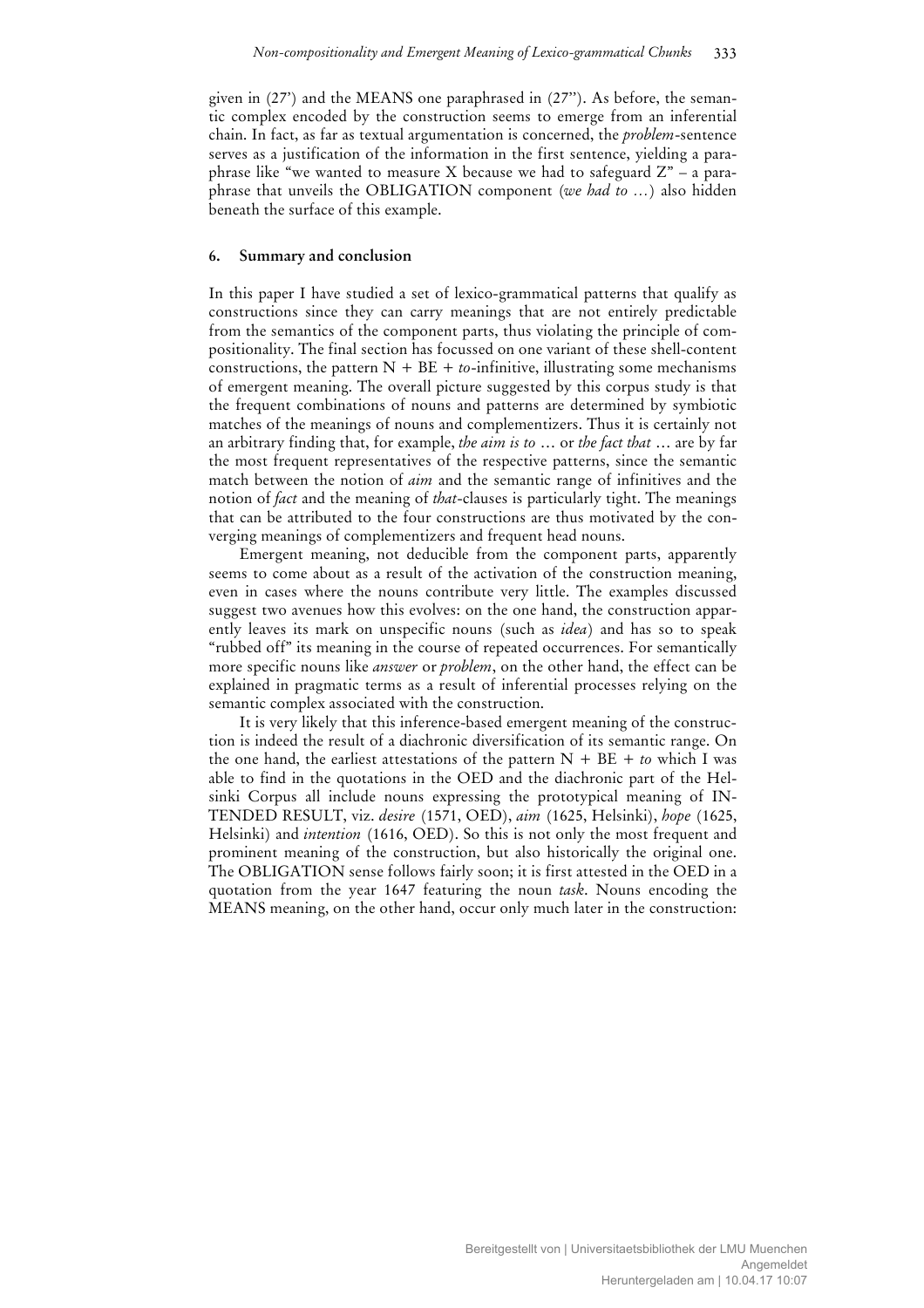problem is attested in the pattern for the first time in 1833, answer quite surprisingly not before 1975. The diachronic diversification of the constructional meaning can be accounted for in terms of the fossilization of invited inferences along the lines suggested in section 5 above.<sup>5</sup>

## Works Cited

#### Dictionaries

- A Valency Dictionary of English. A Corpus-based Analysis of the Complementation Patterns of English Verbs, Nouns and Adjectives (2004). Thomas Herbst, David Heath, Ian F. Roe and Dieter Götz. Berlin/New York: Mouton de Gruyter. [VDE]
- Collins COBUILD English Language Dictionary (1987). John M. Sinclair, ed. London et al.: Collins [COBUILD].
- Oxford Advanced Learner's Dictionary of Current English (\*1989). Albert S. Hornby, edited by Anthony P. Cowie. Oxford: Oxford University Press. [OALD4]
- Oxford English Dictionary (<sup>2</sup>1989). Simpson, John and Edmund S.C. Weiner, eds., Oxford: Clarendon. [OED]

### Other Sources

 $\overline{a}$ 

- Abraham, Werner, ed. (1978). Valence, Semantic Case and Grammatical Relations. Amsterdam: John Benjamins.
- Allerton, David J. (1982). *Valency and the English Verb*. London et al.: Academic Press.
- Biber, Douglas, Susan Conrad, Geoffrey Leech, Stig Johannson and Edward Finegan (1999). Longman Grammar of Spoken and Written English. London et al.: Longman.
- Conte, Maria-Elisabeth (1996). "Anaphoric Encapsulation." Walter de Mulder and Liliane Tasmowski, eds. Coherence and Anaphora. Belgian Journal of Linguistics 10, 1-10.
- Croft, William and David A. Cruse (2004). Cognitive Linguistics. Cambridge/ New York: Cambridge University Press.
- Fillmore, Charles J. (1999). "Inversion and Constructional Inheritance." Gert Webelhuth, Jean-Pierre Koenig and Andreas Kathol, eds. Lexical and Constructional Aspects of Linguistic Explanations. Stanford, CA: Stanford University, 113-128.
- Fillmore, Charles J., Paul Kay and Mary Catherine O'Connor (1988). "Regularity and Idiomaticity in Grammatical Constructions: The Case of Let Alone." Language 64, 501−538.

<sup>5</sup> See Traugott and König (1991) and Traugott and Dasher (2002: 34-40) for an account of the invited-inferences theory of semantic change.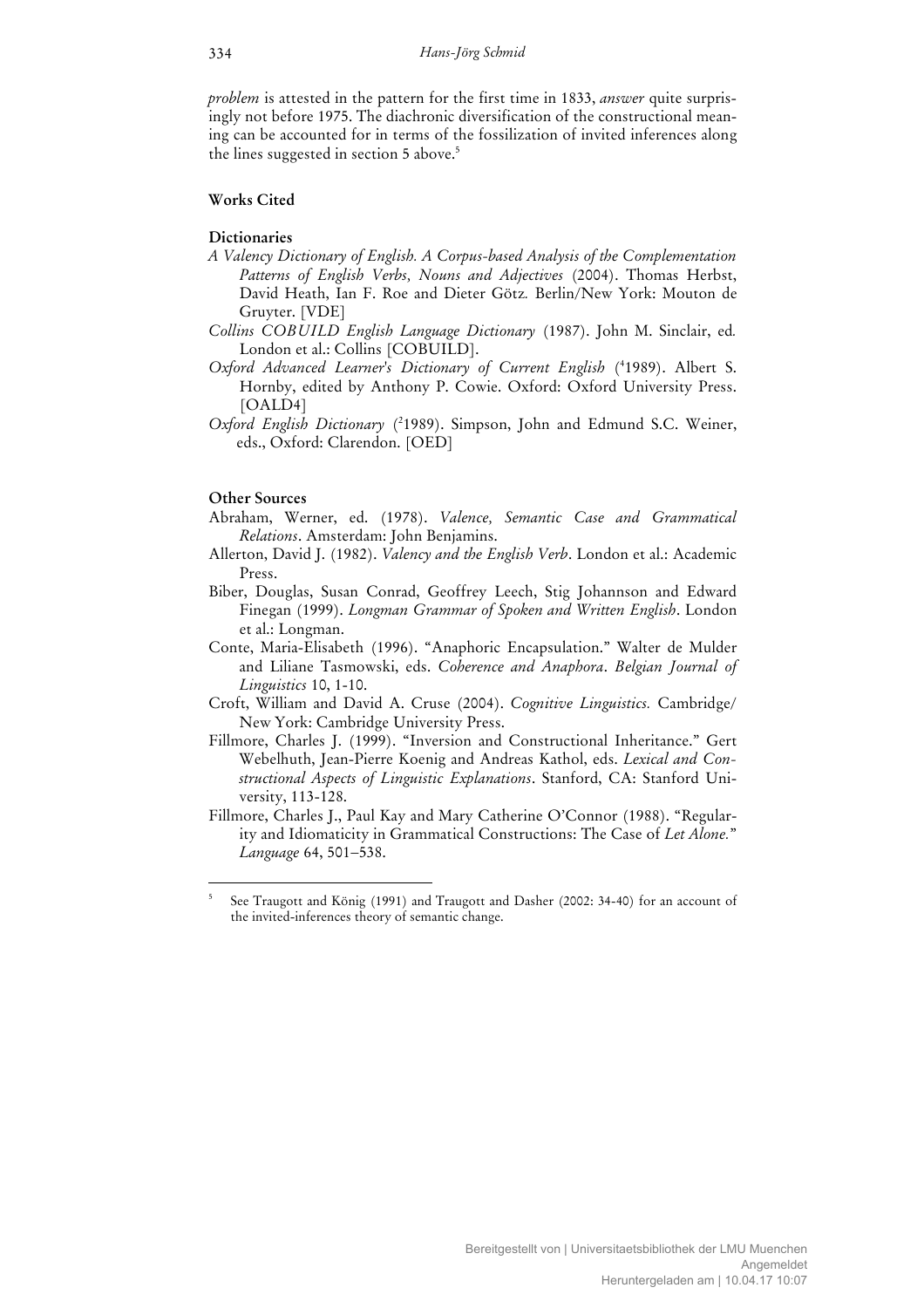- Fischer Kerstin and Anatol Stefanowitsch (2006). "Konstruktionsgrammatik: Ein Überblick." Kerstin Fischer and Anatol Stefanowitsch, eds. Konstruktionsgrammatik. Von der Anwendung zur Theorie. Tübingen: Stauffenburg, 3- 17.
- Frajzyngier, Zygmunt and Robert Jasperson (1991). "That-clauses and Other Complements." Lingua 83, 133-153.
- Francis, Gill (1986). Anaphoric Noun. Birmingham: University of Birmingham Printing Section.
- −(1994). "Labelling Discourse: An Aspect of Nominal-Group Lexical Cohesion." Malcolm Coulthard, ed. Advances in Written Text Analysis. London: Routledge, 83-101.
- Frege, Gottlob (1923/1976). "Das Gedankengefüge." Günther Patzig, ed. Gottlob Frege. Logische Untersuchungen. Göttingen: Vandenhoek und Ruprecht.
- Fried, Mirjiam and Jan-Ola Östman (2004). "Construction Grammar: A Thumbnail Sketch." Mirjiam Fried and Jan-Ola Östman, eds. Construction Grammar in a Cross-linguistic Perspective. Amsterdam/Philadelphia: John Benjamins, 11-86.
- Fried, Mirjiam and Hans C. Boas, eds. (2005). Grammatical Constructions. Back to the Roots. Amsterdam/Philadelphia: John Benjamins.
- Givón, Talmy (1990). Syntax: A Functional-typological Introduction, Vol. 2. Amsterdam/Philadelphia: John Benjamins.
- Goldberg, Adele E. (1995). A Construction Grammar Approach to Argument Structure. Chicago/London: Chicago University Press.
- −(2006). Constructions at Work. The Nature of Generalization in Language. Oxford et al.: Oxford University Press.
- Gries, Stefan T. and Anatol Stefanowitsch (2004). "Extending Collostructional Analysis: A Corpus-based Perspective on 'Alternations'." International Journal of Corpus Linguistics 9, 97-129.
- Gries, Stefan T. (2006a). "Null-hypothesis Significance Testing of Word Frequencies: A Follow-up on Kilgarriff." Corpus Linguistics and Linguistic Theory 1, 277-94.
- −(2006b). "Corpus-based Methods and Cognitive Semantics: The Many Meanings of to run." Stefan Th. Gries and Anatol Stefanowitsch, eds. Corpora in Cognitive Linguistics: Corpus-based Approaches to Syntax and Lexis, Berlin/New York: Mouton de Gruyter, 57-99.
- Herbst, Thomas (1988). "A Valency Model for Nouns in English". *Journal of* Linguistics 24, 265-301.
- Kay, Paul and Charles J. Fillmore (1999). "Grammatical Constructions and Linguistic Generalizations: The What's X doing Y? Construction." Language 75, 1-33.
- Kilgarriff, Adam (2005). "Language is Never, Ever, Ever, Random." Corpus Linguistics and Linguistic Theory 1-2, 263-276.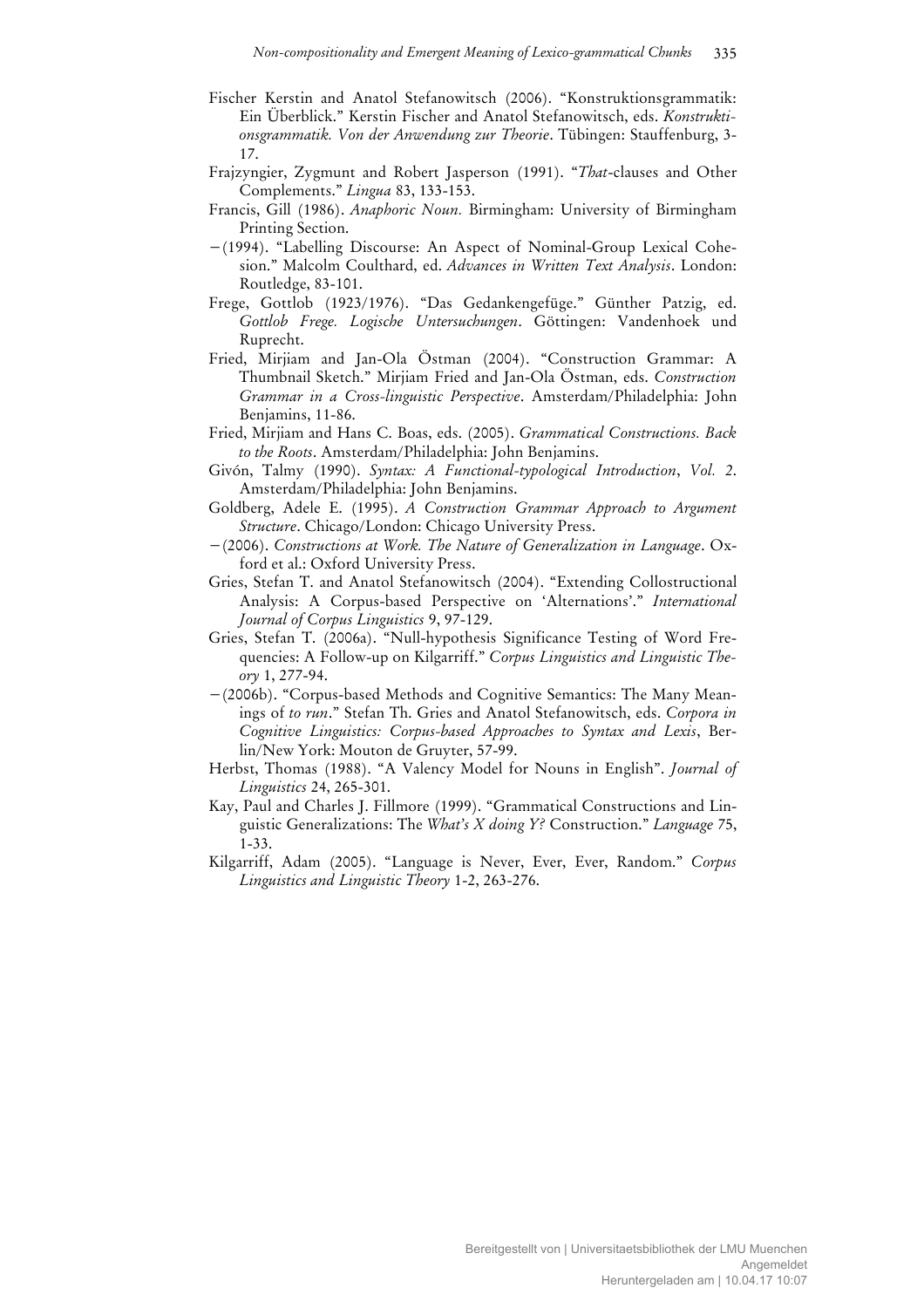- Langacker, Ronald W. (1987). Foundations of Cognitive Grammar, Vol. I: Theoretical Prerequisites. Stanford, CA: Stanford University Press.
- −(1991). Foundations of Cognitive Grammar, Vol. II: Descriptive Application, Stanford, CA: Stanford University Press.
- Leech, Geoffrey N. (1983). Principles of Pragmatics. London/New York: Longman.
- Löbner, Sebastian (2002). Understanding Semantics. London: Arnold.
- Östman, Jan-Ola and Mirjam Fried (2005). "The Cognitive Grounding of Construction Grammar." Jan-Ola Östman and Mirjam Fried, eds. Construction Grammars. Cognitive Grounding and Theoretical Extensions. Amsterdam/Philadelphia: John Benjamins, 1-13.
- Palmer, Frank R. (<sup>2</sup>1990). Modality and the English Modals. London/New York: Longman.
- Quirk, Randolph, Sidney Greenbaum, Geoffrey Leech and Jan Svartvik (1985). A Comprehensive Grammar of the English Language. London et al.: Longman.
- Schmid, Hans-Jörg (1996). "The Historical Development and Present-day Use of the Noun Idea as Documented in the OED and other Corpora." Poetica 47, 87-128.
- −(2000). English Abstract Nouns as Conceptual Shells. From Corpus to Cognition. Berlin/New York: Mouton de Gruyter.
- Sinclair, John M. (1991). Corpus, Concordance, Collocation. Oxford: Oxford University Press.
- Stefanowitsch, Anatol and Stefan Th. Gries (2003), "Collostructions: Investigating the Interaction of Words and Constructions." International Journal of Corpus Linguistics 8-2, 209-243.
- Tesnière, Lucien (1959). Eléments de Syntaxe Structurale. Paris: Librairie C. Klincksieck.
- Traugott, Elizabeth C. and Ekkehard König (1991). "The Semantics-pragmatics of Grammaticalization Revisited." Elizabeth C. Traugott and Bernd Heine, eds. Approaches to Grammaticalization. Vol. I: Focus on Theoretical and Methodological Issues. Amsterdam/Philadelphia: John Benjamins, 189-218.
- Traugott, Elizabeth C. and Richard B. Dasher (2002). Regularity in Semantic Change. Cambridge et al.: Cambridge University Press.
- Tummers, Jose, Kris Heylen and Dirk Geeraerts (2005). "Usage-based Approaches in Cognitive Linguistics: A State-of-the-art Report." Corpus Linguistics and Linguistic Theory 1, 225-261.
- Ungerer, Friedrich and Hans-Jörg Schmid (<sup>2</sup>2006). An Introduction to Cognitive Linguistics. London et al.: Pearson Longman.
- Wierzbicka, Anna (1988). The Semantics of Grammar. Amsterdam/Philadelphia: John Benjamins.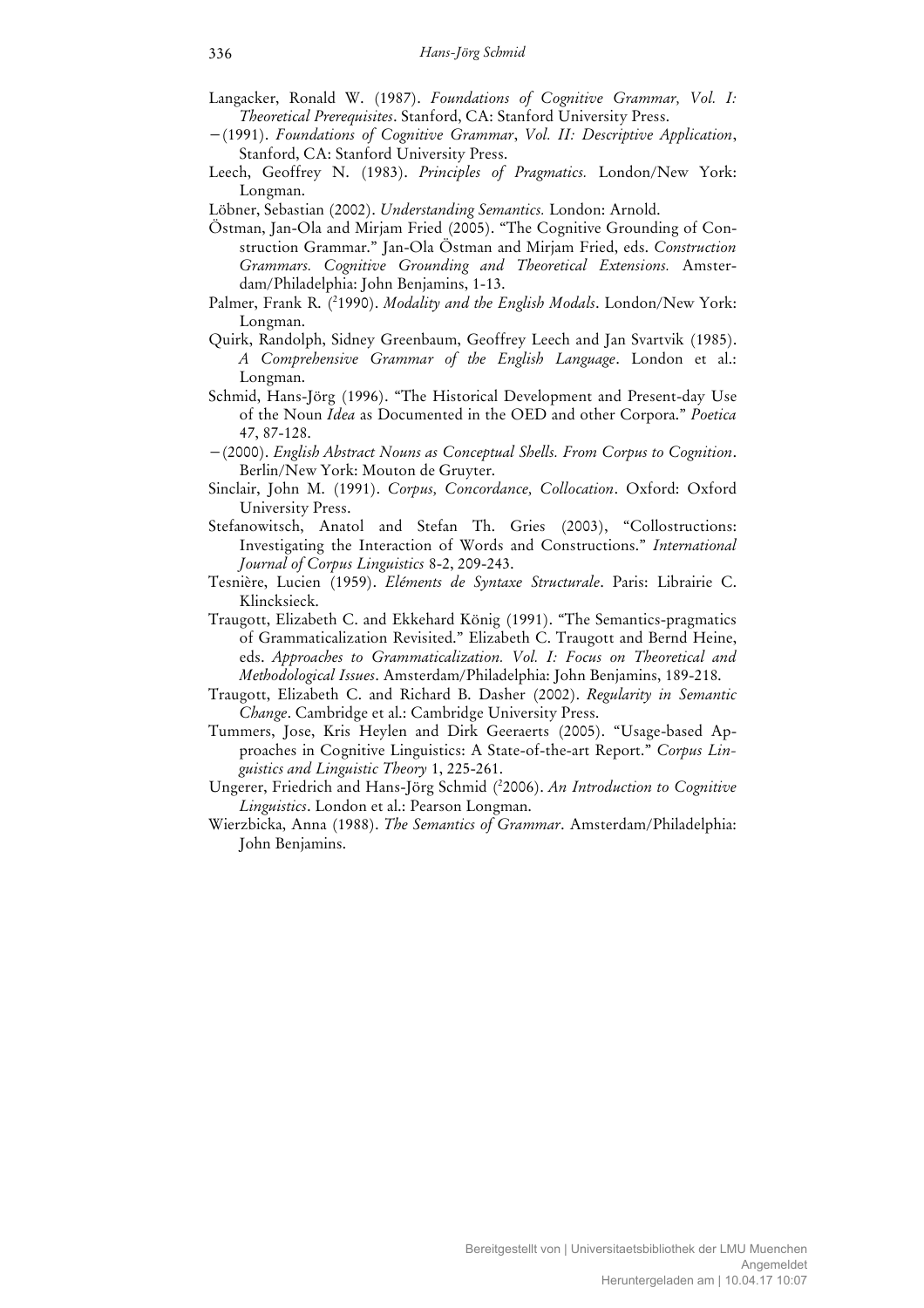| Noun                                                                                  | Freq. in pattern | Attraction | Noun            | Freq. in pattern | Freq. in corpus | Reliance |
|---------------------------------------------------------------------------------------|------------------|------------|-----------------|------------------|-----------------|----------|
| fact                                                                                  | 26,106           | 18.45%     | realisation     | 820              | 1,185           | 69.20%   |
| evidence                                                                              | 5,007            | 3.54%      | proviso         | $\Xi$            | 250             | 44.40%   |
| idea                                                                                  | 4,812            | 3.40%      | assumption      | 1,391            | 3,151           | 44.14%   |
| doubt                                                                                 | 4,010            | 2.83%      | assertion       | 596              | 1,492           | 39.95%   |
| belief                                                                                | 3,696            | 2.61%      | belief          | 3,696            | 9,344           | 39.55%   |
| view                                                                                  | 3,532            | $2.50\%$   | insistence      | 796              | 2,069           | 38.47%   |
| hope                                                                                  | 2,727            | 1.93%      | fact            | 26,106           | 68,472          | 38.13%   |
| news                                                                                  | 2,572            | 1.82%      | premise         | 274              | 765             | 35.82%   |
| feeling                                                                               | 2,511            | 1.77%      | misapprehension | $^{44}$          | 123             | 35.77%   |
| impression                                                                            | 2,279            | 1.61%      | suggestion      | 2,033            | 5,854           | 34.73%   |
| possibility                                                                           | 2,232            | 1.58%      | dictum          | 84               | 249             | 33.73%   |
| claim                                                                                 | 2,194            | $1.55\%$   | stipulation     | 48               | 145             | 33.10%   |
| suggestion                                                                            | 2,033            | 1.44%      | misconception   | 51               | 284             | 32.04%   |
| speculation                                                                           | 1,922            | 1.36%      | truism          |                  | 150             | 31.33%   |
| knowledge                                                                             | 1,794            | 1.27%      | reminder        | 812              | 2,688           | 30.21%   |
| sign                                                                                  | 1,738            | 1.23%      | notion          | 1,655            | 5,713           | 28.97%   |
| notion                                                                                | 1,655            | 1.17%      | coincidence     | 627              | 2,196           | 28.55%   |
| point                                                                                 | 1,511            | 1.07%      | speculation     | 1,922            | 6,778           | 28.36%   |
| warning                                                                               | 1,460            | 1.03%      | supposition     | 46               | 164             | 28.05%   |
| fear                                                                                  | 1,432            | 1.01%      | impression      | 2,279            | 8,206           | 27.77%   |
| Table 5. Pattern: N-that; total number of types: 350; total number of tokens: 141,476 |                  |            |                 |                  |                 |          |

Appendix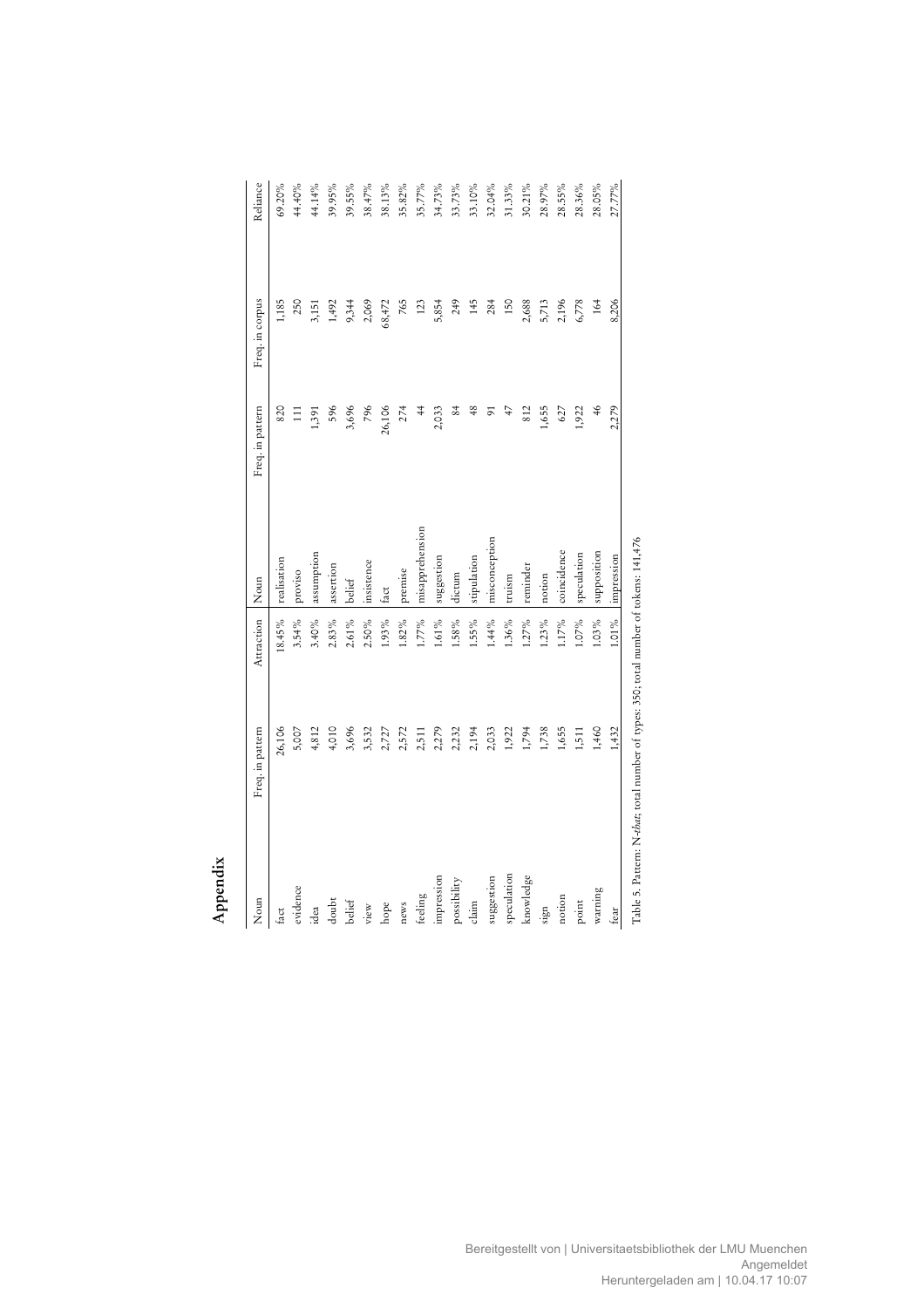| Noun            | Freq. in pattern                                                                    | Attraction | Noun           | Freq. in pattern | Freq. in corpus | Reliance  |
|-----------------|-------------------------------------------------------------------------------------|------------|----------------|------------------|-----------------|-----------|
| time            | 19,496                                                                              | 8.54%      | inability      | 1,843            | 2,400           | 76.79%    |
| way             | 15,194                                                                              | 6.66%      | temerity       | 118              | 160             | 73.75%    |
| attempt         | 13,543                                                                              | 5.94%      | disinclination | 45               | 2               | 72.58%    |
| chance          | 1,722                                                                               | 5.14%      | willingness    | 1,804            | 2,493           | 72.36%    |
| decision        | 10,089                                                                              | 4.42%      | unwillingness  | 337              | 470             | 71.70%    |
| ability         | 9,830                                                                               | 4.31%      | attempt        | 13,543           | 20,728          | $65.34\%$ |
| right           | 8,522                                                                               | 3.74%      | refusal        | 2,406            | 3,892           | 61.82%    |
| need            | 8,150                                                                               | 3.57%      | ability        | 9,830            | 16,957          | 57.97%    |
| opportunity     | 7,799                                                                               | 3.42%      | urge           | 918              | 1,626           | 56.46%    |
| $_{\rm effort}$ | 5,221                                                                               | 2.29%      | reluctance     | 1,158            | 2,131           | 54.34%    |
| oower           | 4,194                                                                               | 1.84%      | eagerness      | 285              | 535             | $53.27\%$ |
| failure         | 4,179                                                                               | 1.83%      | readiness      | 676              | 1,368           | 49.42%    |
| desire          | 4,159                                                                               | 1.82%      | opportunity    | 7,799            | 17,805          | 43.80%    |
| plan            | 3,866                                                                               | 1.69%      | inclination    | 339              | S <sub>01</sub> | 42.32%    |
| place           | 3,791                                                                               | 1.66%      | propensity     | 189              | 449             | 42.09%    |
| reason          | 3,499                                                                               | 1.53%      | desire         | 4,159            | 9,973           | 41.70%    |
| <b>bid</b>      | 3,343                                                                               | 1.47%      | tendency       | 1,763            | 4,297           | 41.03%    |
| campaign        | 3,098                                                                               | 1.36%      | temptation     | 859              | 2,193           | 39.17%    |
| pressure        | 2,649                                                                               | 1.16%      | obligation     | 765              | 2,041           | 37.48%    |
| position        | 2,476                                                                               | 1.09%      | incentive      | 969              | 2,690           | 36.02%    |
|                 | Table 6. Pattern: N-to; total number of types: 200; total number of tokens: 228,165 |            |                |                  |                 |           |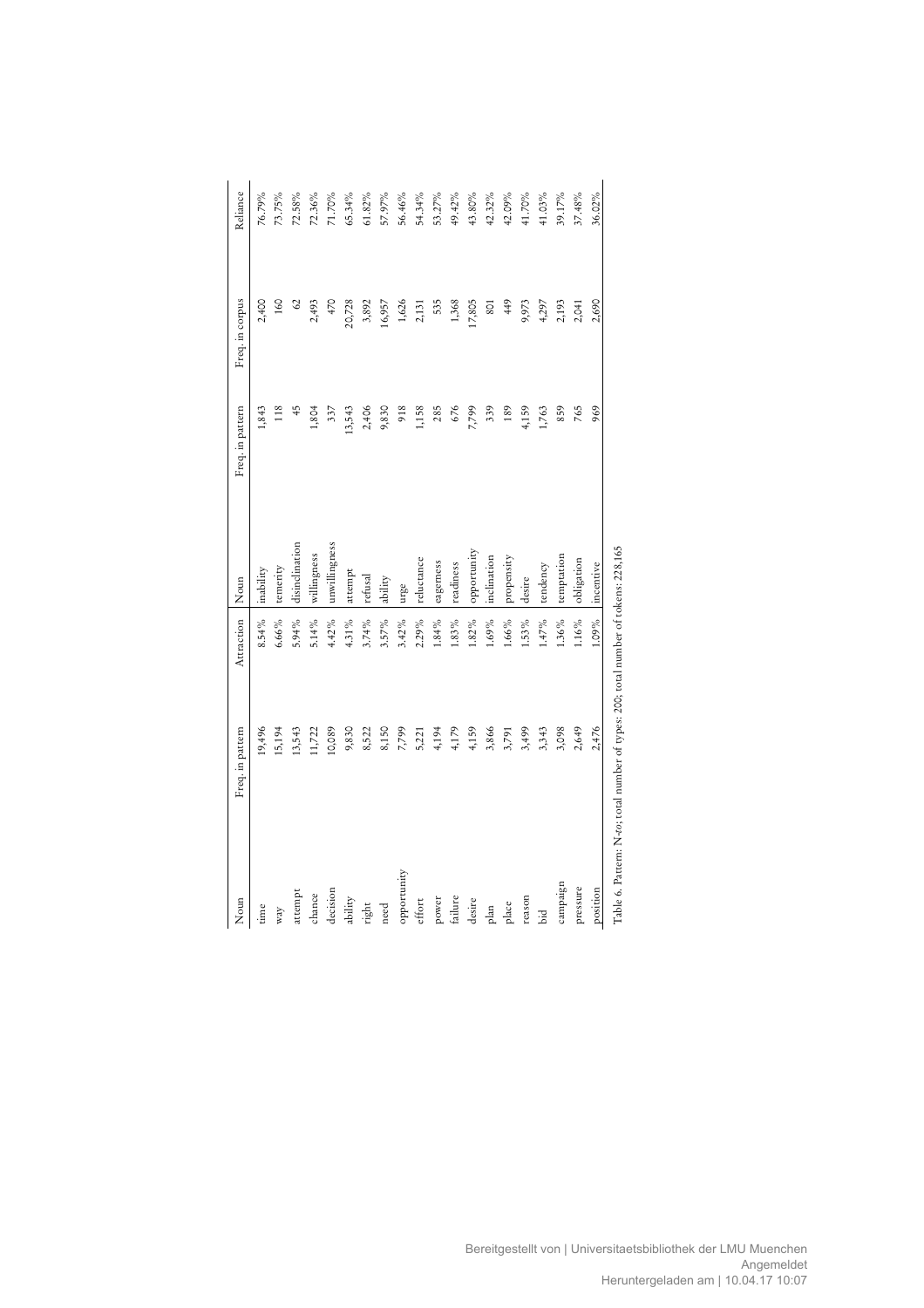| Noun         | Freq. in pattern                                                                        | Attraction | Noun         | Freq. in pattern | Freq. in corpus | Reliance |
|--------------|-----------------------------------------------------------------------------------------|------------|--------------|------------------|-----------------|----------|
| problem      | 2,672                                                                                   | 8.62%      | upshot       | SOI              | 313             | 33.55%   |
| thing        | , 532                                                                                   | 4.94%      | snag         | 250              | 784             | 31.89%   |
| truth        | 1,235                                                                                   | 3.98%      | drawback     | $\frac{40}{5}$   | 735             | 19.05%   |
| fact         | ,218                                                                                    | 3.93%      | implication  | 274              | 1,514           | 18.10%   |
| trouble      | ,034                                                                                    | 3.34%      | guess        | 266              | ,620            | 16.42%   |
| point        | ,020                                                                                    | 3.29%      | <i>irony</i> | 395              | 3,085           | 12.80%   |
| result       | 977                                                                                     | 3.15%      | downside     | 5                | 512             | 9.96%    |
| view         | 933                                                                                     | 3.01%      | inference    |                  | 375             | 9.87%    |
| reason       | 897                                                                                     | 2.89%      | corollary    | $\overline{9}$   | 198             | 9.60%    |
| idea         | <b>D64</b>                                                                              | 2.55%      | hunch        | ₽                | 451             | 9.53%    |
| news         | 749                                                                                     | $2.42\%$   | gripe        |                  | 186             | 9.14%    |
| $difference$ | 642                                                                                     | 2.07%      | stipulation  | $\mathbf{z}$     | 145             | 8.28%    |
| answer       | 633                                                                                     | 2.04%      | worry        | 253              | 3,119           | 8.11%    |
| theory       | 561                                                                                     | $1.81\%$   | assumption   | 229              | 3,151           | 7.27%    |
| reality      | 509                                                                                     | 1.64%      | truth        | 1,235            | 17,421          | 7.09%    |
| hope         | 482                                                                                     | 1.56%      | complication | 34               | 484             | 7.02%    |
| fear         | 437                                                                                     | 1.41%      | likelihood   | <b>25</b>        | 1,857           | 6.73%    |
| argument     | 430                                                                                     | 1.39%      | disadvantage | $\overline{a}$   | 1,556           | 6.49%    |
| danger       | 395                                                                                     | 1.27%      | regret       | 99               | 1,754           | 5.64%    |
| irony        | 395                                                                                     | 1.27%      | paradox      | S                | 1,149           | 5.48%    |
|              | Table 7: Pattern: N-be-that; total number of types: 366; total number of tokens: 30,992 |            |              |                  |                 |          |